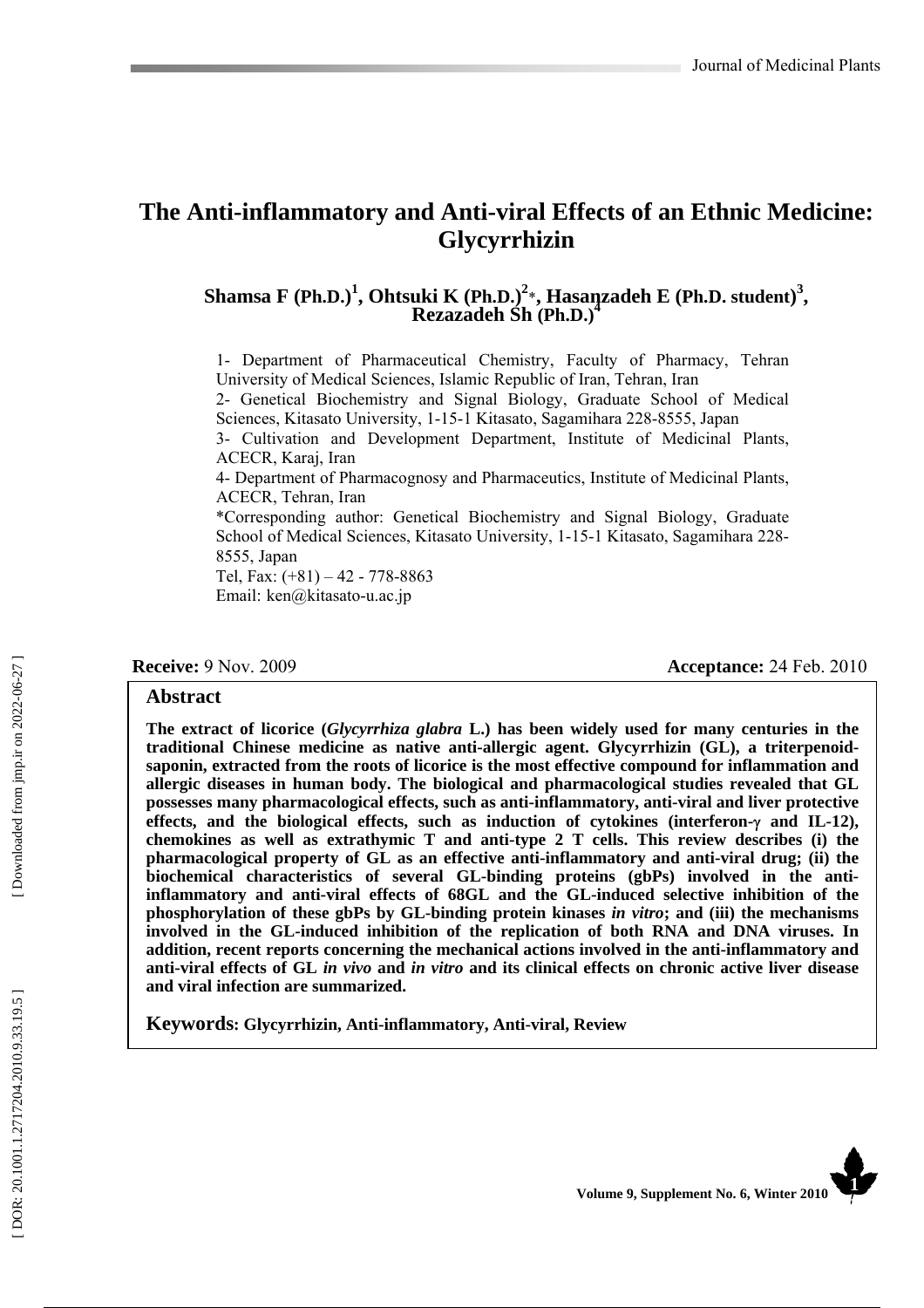# **Introduction**

Glycyrrhizin (GL, 20 β-carboxyl-11-oxo-30-norolean-12-en-3 β -yl-2-*O*- β -Dglucopyranuronosyl- β -Dglucopyranosiduronic acid, molecular weight = 822.92) is a triterpenoid saponin extracted from the roots of licorice (*Glycyrrhiza glabra* L.) and consists of one glycyrrhetic acid (GA, olean-11,13 (18)-diene-3 β, 30-diol-3 β, 30-di-*O*-hemiphthalate disodium salt) molecule as the aglycone connected to two glucuronic acid molecules through the hydroxyl group of C-3 by a glycosidic linkage (Fig. 1). During the **58**  last 30 years, the biological effects of GL have been extensively studied *in vitro* and *in vivo*. These studies include, among others, the metabolisms  $[1 - 4]$ , pharmacokinetics  $[5 -$ 14], biochemical effects *in vitro* [15-20], clinical anti-viral effect [21-27] and anti-tumor effect of GL in human body and experimental animals [30, 31]. The pharmacological effect, anti-inflammatory effect, anti-viral effect as well as cancer and liver protecting effect of GL [32-34] are unique and outstanding among various anti-inflammatory natural compounds. These pharmacological properties of GL are verified clinically and mechanistically.

The pharmacological and biological effects of GL are explained on the basis of some logical backgrounds, because (i) the biochemical mechanisms involved in the GLinduced anti-inflammatory and anti-viral effects may be implicated with the GL-induced selective inhibition of the CK-II-mediated activation of the GL-binding functional cellular mediators [15-20]; and (ii) hepatitis C virus (HCV)-induced hepatic damage is due to the cytopathic effect of HCV and the inflammatory changes secondary to immune activation [25, 26]. Casein kinase CK-II could be copurified with its native phosphate acceptors (functional cellular proteins) from various cell sourses as GL-binding proteins (gbPs) by GL-affinity column chromatography. GL acts as a moderate antiinflammatory medicine, because its potency is much less than the steroidal or non-steroidal clinical drugs, such as prednisolone, dexamethasone, indomethacin and diclofenac [32]. In addition, the *i.v.* administration with a high dose of GL exhibits the side effect of the steroidal drugs, such as salt retention and hypokalemia, but devoid of the gastrointestinal tract disturbing side effects of nonsteroidal anti-inflammatory drugs [33 - 35].

The anti-inflammatory and anti-viral effects in one molecule like GL are unavailable among anti-viral drugs. In addition, some viral infections, such as HCV, are complicated and followed by hepatocellular carcinoma (HCC; 30) and GL effectively inhibits HCC in combination with other anti-HCV drugs [26, 31]. This review describes mainly the antiinflammatory and anti-viral effects of GL, and also summarizes the biochemical mechanisms involved in the GL-induced biological effects *in vitro* and *in vivo*.

# **Historical overview of GL**

In 1959, the anti-inflammatory effect of GL in human body was originally reported by Finney [36]. In 1980, a pronounced antiinflammatory effect of GL-derivatives was found [37], this effect was confirmed by other research groups [38, 39]. The antiinflammatory effect of these GL derivatives, including oGA, remain to be unchanged under adrenalectomy. In 1979, the GL-induced antiviral effect was reported by Pompei *et al.* [40]. As shown in Table 1, GL induces various biological effects, such as induction of interferon-γ (IFN-γ) production in mouse [41], augmentation of NK cells activity [42],

Downloaded from jmp.ir on 2022-06-27 ]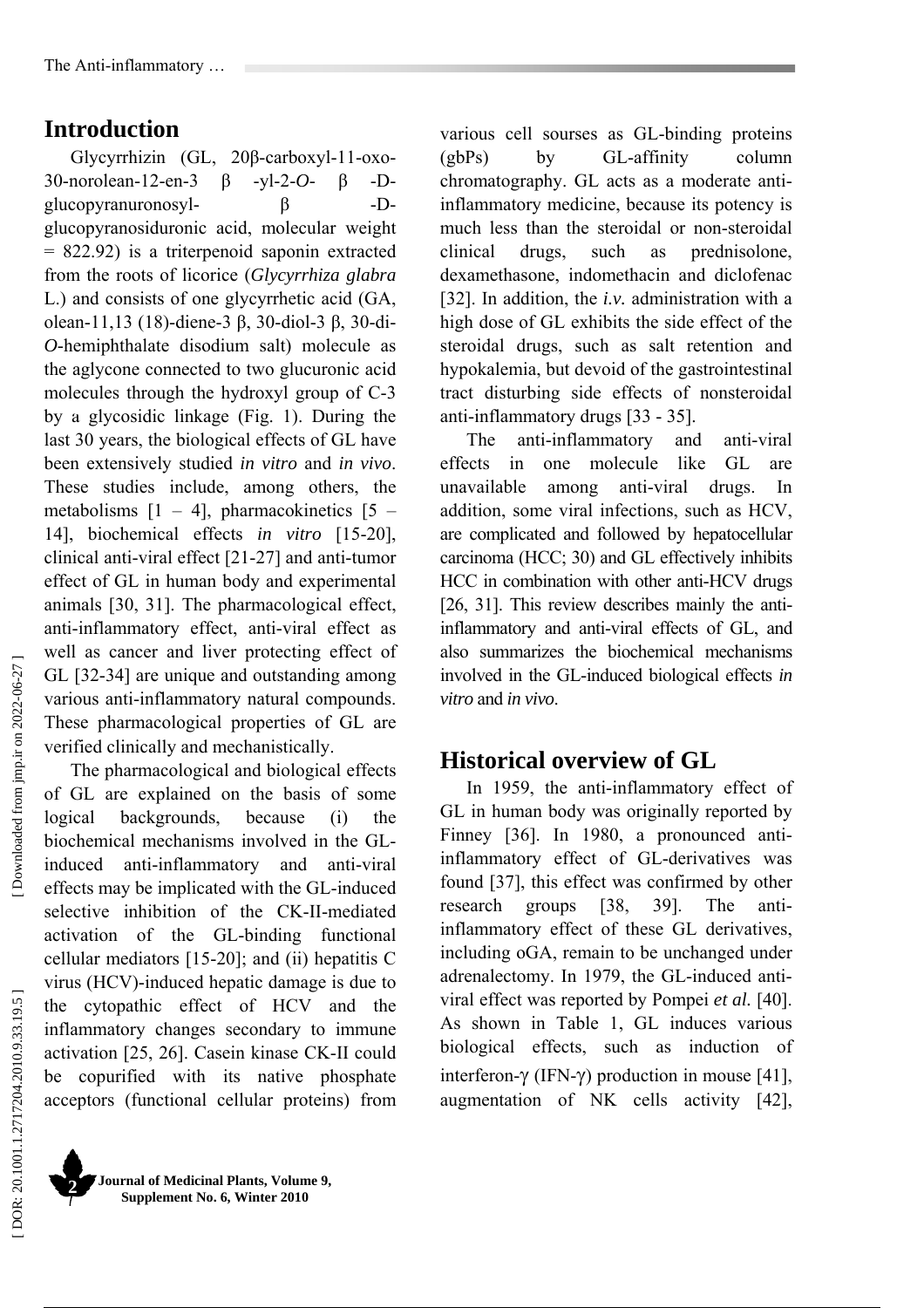| Year | <b>Authors and remarked effects</b>       | <b>References</b> |
|------|-------------------------------------------|-------------------|
| 1957 | Finney <i>et al.</i>                      |                   |
|      | Ani-inflammatory effect                   | 36                |
| 1979 | Pompei et al.                             |                   |
|      | Anti-viral effect                         | 40                |
| 1981 | Ohuchi et al.                             |                   |
|      | Prostaglangin E2 production               | 38                |
| 1982 | Abe et al.                                |                   |
|      | Induction of IFN- $\gamma$ production     | 41                |
| 1983 | Ito <i>et al.</i>                         |                   |
| 1987 | Augmentation of NK cell<br>Stewart et al. | 42                |
|      | Induction of pseudoaldosteronism          | 33                |
| 1992 | Kimura et al.                             |                   |
|      | Activation of extrathymic T cell          | 43                |
| 1996 | Nakajima et al.                           |                   |
|      | Induction of anti-type 2 T cell           | 44                |
| 2000 | Suzuki et al.                             |                   |
|      | Induction of $\beta$ -chemokines          | 47                |
| 2001 | Dai et al. (45); Utsunomiya et al. (46)   |                   |
|      | Enhancement of IL-12 production           | 45, 46            |

**Table 1- The GL-induced biological and clinical effects.** 

extrathymic T cell in the liver of mouse [43] and anti-type 2 T cells in the thermally injured mice [44], the inducing ability of interleukin 12 (IL-12) in peritoneal macrophages [45], and in the thermally injured mice [46], induction of β-chemokines in the cultured peripheral blood mononuclear cells (PBMC) from HIV-1 positive patients, and indirect improvement of the resistance of host exposed to certain opportunistic pathogens [47]. Furthermore, the GL- and GA-induced biochemical effects (inhibition of the physiological activities of various enzymes and functional proteins *in vitro*) are summarized in Table 2.

The clinical effect of GL on acute and chronic viral hepatitis was demonstrated in 1984 [50]. The inhibitory effect of GL on the replication of varicella-zoster virus (VZV) *in vitro* [51] and HIV-1 *in vitro* [52, 53] and *in vivo* [54], respectively was reported. In 1990, the antigen expression of hepatitis A virus (HAV) and the reduction of its infectivity were inhibited dose-dependently by

GL [23]. It was demonstrated that the GLinduced inhibition of the receptor-mediated endocytosis may be due to the prevention of viral penetration into the cells [23]. The inhibitory mechanisms of GL on the growth of hepatitis B virus (HBV; 24) and HIV-1 [18, 19, 21] in different experimental systems and aims were investigated. These reports show that GL is an effective clinical drug for HCV *in vivo* [50, 55]. The biochemical mechanisms involved in the anti-inflammatory and anti-viral effects of GL are more clearly explained through the identification and biochemical characterization of the novel gbPs, which are responsible for the cellular mediators involved in these GL-induced biological effects at the cellular level.

# **Pharmacokinetics, metabolisms and determination of GL**

GL is hydrolyzed by human intestinal flora to the aglycone GA (Fig. 1), which is also an active compound in human body [4]. GL is

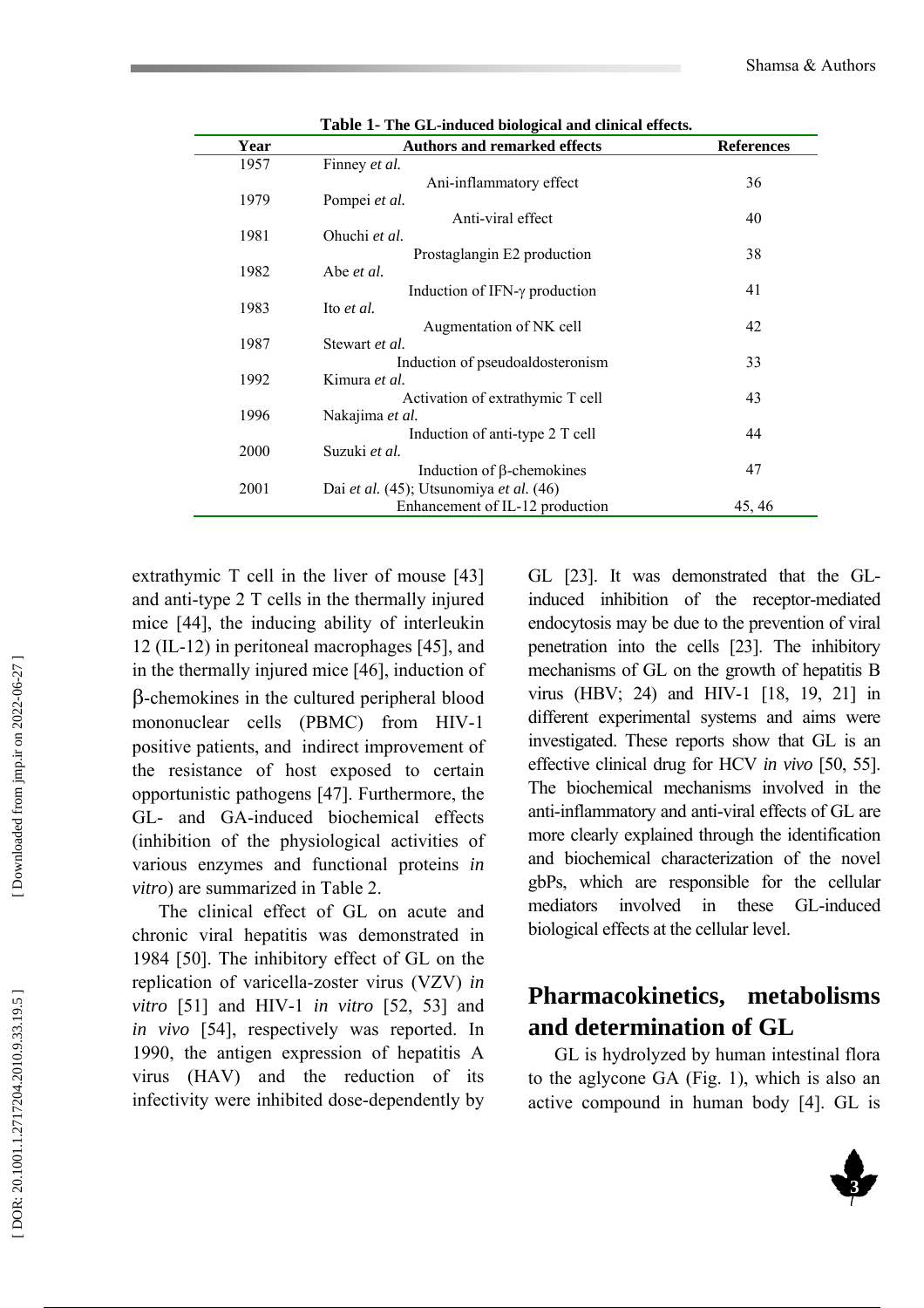| <b>TUNCUONAL MEGIALOTS DY GL OF GA <i>in vuro</i></b> |                                                    |                   |  |  |
|-------------------------------------------------------|----------------------------------------------------|-------------------|--|--|
| Year                                                  | <b>Authors and remarked effects</b>                | <b>References</b> |  |  |
| 1975                                                  | Ulmann et al.                                      |                   |  |  |
|                                                       | Glucocorticoid receptor                            | 48                |  |  |
| 1978                                                  | Tamura et al.                                      |                   |  |  |
|                                                       | $\triangle$ 45 $\alpha$ - and 5 $\beta$ -reductase | 101               |  |  |
| 1981                                                  | Ohuchi et al.                                      |                   |  |  |
|                                                       | Prostaglandin E2                                   | 38                |  |  |
| 1986                                                  | Shiki et al.                                       |                   |  |  |
|                                                       | Phospholipase A2                                   | 49                |  |  |
| 1988                                                  | Ohtsuki and Ishida                                 |                   |  |  |
|                                                       | Casein kinase II (CK-II)                           | 67,68             |  |  |
| 1991                                                  | Shamsa et al.                                      |                   |  |  |
|                                                       | Protein kinase A                                   | 13                |  |  |
| 1993                                                  | Ohtsuki et al.                                     |                   |  |  |
|                                                       | Lipoxygenase                                       | 86                |  |  |
| 1994                                                  | Ohtsuki et al.                                     |                   |  |  |
|                                                       | Glucocorticoid receptor and Hsp-90                 | 69                |  |  |
| 1995                                                  | Kato et al.                                        |                   |  |  |
|                                                       | 11β-Hydroxysteroid dehydrogenase                   | 103               |  |  |
| 1996                                                  | Furuya et al.                                      |                   |  |  |
|                                                       | Hyaluronidase inhibitor                            | 16                |  |  |
| 1997                                                  | Francischetti et al.                               |                   |  |  |
|                                                       | Thrombin inhibitor                                 | 78                |  |  |
| 1998                                                  | Ohtsuki et al.                                     |                   |  |  |
|                                                       | Habu snake venom phospholipases A2                 | 19                |  |  |
| 2000                                                  | Haneda et al.                                      |                   |  |  |
|                                                       | HIV-1 protease                                     | 18                |  |  |
| 2001                                                  | Sakamoto et al.                                    |                   |  |  |
|                                                       | DNA-binding ability of HMG1                        | 65                |  |  |
| 2001                                                  | Shimoyama et al.                                   |                   |  |  |
|                                                       | Human type IIA phospholiase A2                     | 72                |  |  |
| 2001                                                  | Tanigawa et al.                                    |                   |  |  |
|                                                       | RNase activity of angiogenin 1                     | 74                |  |  |
| 2003                                                  | Kawakami et al.                                    |                   |  |  |
|                                                       | Complement C3 and C3a                              | 75                |  |  |

**Table 2- The GL-induced biochemical effects and the inhibition of the physiological activities of the targeting**  functional mediators by CL or CA *in* 



**Fig. 1- Glycyrrhizin** 

**Journal of Medicinal Plants, Volume 9, Supplement No. 6, Winter 2010 4**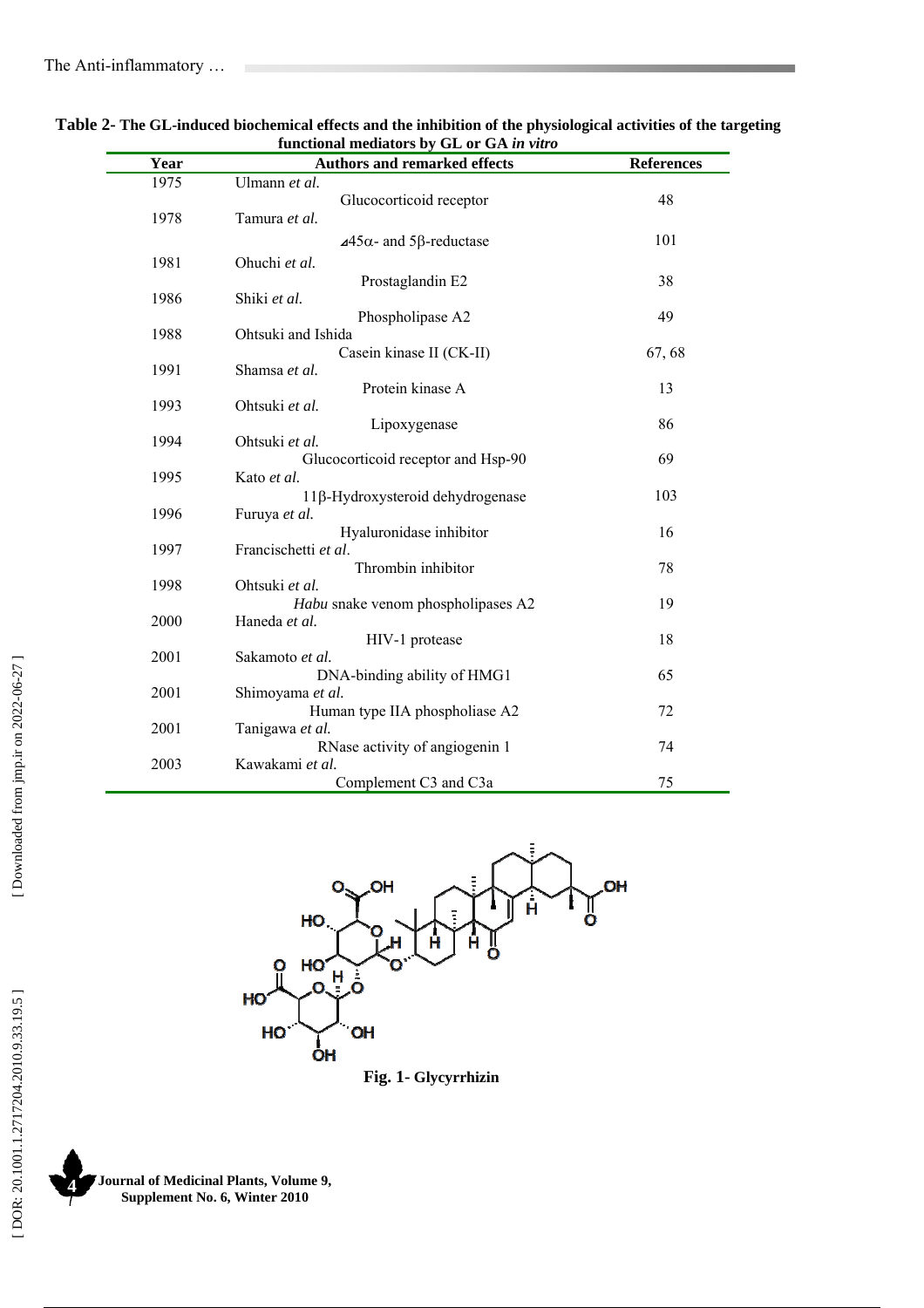undetected in plasma at any time, but a considerable concentration of GA is detectable after oral administration of GL [6]. Meanwhile GA is undetectable in plasma of germ-free rats at 12 hrs after oral administration of GL. The hydrolysis of GL to GA by bacterial β-Dglucuronidase occurs slowly [2]. Actually, GL is administered by *i.v.* route to the patients with chronic viral hepatitis, but its intraperitoneal administration has a better bioavailability over the *i.v.* and oral routes in rats [56 - 58].

Both GL and GA have enhancing activity on the intestinal absorption of co-administered drugs [59, 60]. This is estimated by changes in trans-epithelial electrical resistance and the permeation of sodium fluorescein in Caco-2 cell monolayers. It is further evaluated through the absorption of salmon calcitonin (sCT) in rat colon. The co-administration of sCT with GA in the rat colon induces the strongest plasma calcium-lowering effect and detects the highest plasma concentration of sCT. The absorption of amphotericin B lyophilized mixture with dipotassium glycyrrhizinate at a 1:9 molar ratio from a medium chain triglyceride base is significantly superior to that from the hydrophilic base of macrogol [59]. Co-administration of GL with prednisolone (PLS) results in an increase in the area under the curve (AUC), a decrease in total plasma clearance (CL) and enhancement of the mean residence time (MRT) of PLS [61].

To determine the serum level of GL in humans, a simple and sensitive semi-micro high-performance liquid chromatography (HPLC) was established [62]. The detection limit of in serum is approx. 100 ng/ml (approx. 0.1 nM), which enable to determine the serum level of GL after administration of a therapeutic dose. In clinical practice, GL is used for its anti-viral and anti-inflammatory

effects. This method is expected to aid in the safe and efficient use of the drug in clinical practice. Another useful detection method is also establised [63]: an enzyme-linked immunosorbent assay for glycyrrhizin using anti-glycyrrhizin monoclonal antibody and an eastern blotting technique for glucuronides of glycyrrhetic acid.

The binding site of GL on human serum albumin is determined by the competitive displacement experiments with GL and ibuprofen (IBU) (diazepam site), warfarin (WAR), salicylate (SAL) (digitoxin site) or deoxycholic acid (DCA) by means of the ultrafiltration technique [64]. The specific GLbinding site on human serum albumin may be located mostly within the low-affinity IBUbinding domain and partialy within the specific WAR-binding and the low-affinity SAL-binding domains. In contrast, at least two DNA-binding basic proteins [histone (14) and high mobility group 1 protein (HMG1; 65)] have a high affinity with GL and the binding of GL to them reduce their DNA-binding abilities *in vitro* .

# **GbPs involved in the GLinduced biological effects**

Using a GL-affinity HPLC column, several GL-binding cellular proteins (gbPs) are selectively purified from various cell sources and their physiological activities are biochemically characterized *in vitro* [13 – 20]. Table 3 summarizes various gbPs purified and characterized from various cell sources, including synovial fluids of patients with rheumatoid arthritis and viral gene products (recombinants), by a GL-affinity column chromatography. To identify and characterize functional gbPs involved in the GL-induced biochemical effects, at least three PLA2s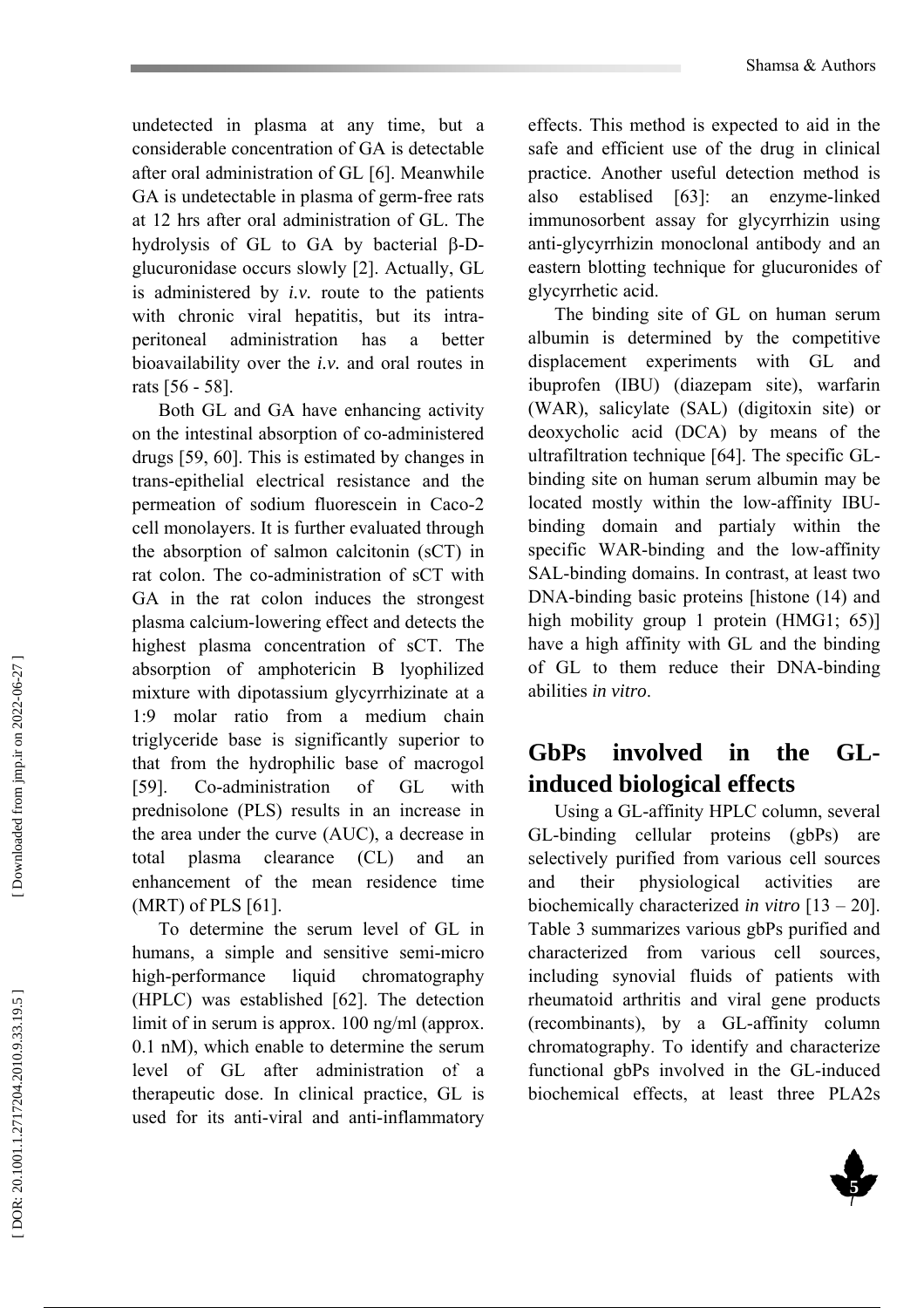| <b>Authors and remarked effects</b> | <b>References</b>                                                                                                                                                                                                                                                                                                                                                           |
|-------------------------------------|-----------------------------------------------------------------------------------------------------------------------------------------------------------------------------------------------------------------------------------------------------------------------------------------------------------------------------------------------------------------------------|
|                                     |                                                                                                                                                                                                                                                                                                                                                                             |
| Su et al.                           |                                                                                                                                                                                                                                                                                                                                                                             |
| Hepatitis C virus                   | 50                                                                                                                                                                                                                                                                                                                                                                          |
|                                     | 52                                                                                                                                                                                                                                                                                                                                                                          |
|                                     |                                                                                                                                                                                                                                                                                                                                                                             |
| Hepatitis A virus                   | 22                                                                                                                                                                                                                                                                                                                                                                          |
| Watanabe et al.                     |                                                                                                                                                                                                                                                                                                                                                                             |
|                                     | 117                                                                                                                                                                                                                                                                                                                                                                         |
|                                     | 113                                                                                                                                                                                                                                                                                                                                                                         |
| Utsunomita et al.                   |                                                                                                                                                                                                                                                                                                                                                                             |
| Influenza A2 virus                  | 114                                                                                                                                                                                                                                                                                                                                                                         |
|                                     | 115                                                                                                                                                                                                                                                                                                                                                                         |
|                                     |                                                                                                                                                                                                                                                                                                                                                                             |
| Flavivirus                          | 118                                                                                                                                                                                                                                                                                                                                                                         |
| Cinatl et al.                       |                                                                                                                                                                                                                                                                                                                                                                             |
|                                     | 119                                                                                                                                                                                                                                                                                                                                                                         |
|                                     | 154                                                                                                                                                                                                                                                                                                                                                                         |
|                                     |                                                                                                                                                                                                                                                                                                                                                                             |
|                                     |                                                                                                                                                                                                                                                                                                                                                                             |
|                                     | 51                                                                                                                                                                                                                                                                                                                                                                          |
|                                     | 121                                                                                                                                                                                                                                                                                                                                                                         |
| Utsunomiya et al.                   |                                                                                                                                                                                                                                                                                                                                                                             |
| Herpes simplex virus                | 122                                                                                                                                                                                                                                                                                                                                                                         |
|                                     | 161                                                                                                                                                                                                                                                                                                                                                                         |
|                                     | Ito et al.<br>Human immunodeficiency virus type 1<br>Crance et al.<br>Murine retrovirus<br>Badam<br>Japanese encephalitis virus<br>Tandon et al.<br>Hepatitis E virus<br>Crance et al.<br>Corona SARS virus<br>Fujioka et al.<br>Hepatitis C virus<br>Baba et al.<br>Varicella-zoster virus<br>Numazaki et al.<br>Human cytomegalovirus<br>Sato et al.<br>Hepatitis B virus |

**Table 3- The GL-induced anti-viral effects and the inhibition of viral infection by GL or GA***.* 

(PA2Y, PA21 and PA2B), metaloprotease and a 55 kDa gbP (gp55), an apoxin I-like protein are purified from *Habu* snake venom as gbPs [15]. The inhibitory effect of GL on the hemolytic activity of gp55 and its L-amino oxidase (LAO) with hemolytic activity is sensitive GL *in vitro* [20].

Furthermore, protein kinase A (PKA; 13, 66) and CK-II [18, 67-69] associated with their effective phosphate acceptors (p36 and gp100) are co-purified from different cell sources using a GL-affinity HPLC column [66, 69]. GL effectively inhibits the protein phosphorylation by these GL-binding protein kinases *in vitro*. Under similar experimental conditions, hyaluronidase (HAse) is purified from bovine testis as a gbP [16]. GL, but not GA, inhibits the activity of gbHAse in a dosedependent manner [16]. Interestingly, GL inhibits the CK-II-mediated activation of HIV-1 enzymes [RNA-dependent DNA polymerase [reverse transcriptase (RT; 19)] and protease [18] *in vitro*. Finally, DNA-binding basic gbPs [histone [14], HMG1 [65], nuclear receptor [69, 70], and lactoferrins (LFs; 71) and other basic proteins, such as *Habu* snake venom PLA2s [15], human secretory type IIA PLA2 [72], LF-associated angiogenin and lactogenin [73, 74], and serum complement C3 and C3a (anaphylatoxin ; 75), are identified as gbPs. 60S acidic ribosomal P proteins are copurified with CK-II from the 0.6 M KCl extract of

**Journal of Medicinal Plants, Volume 9, Supplement No. 6, Winter 2010 6**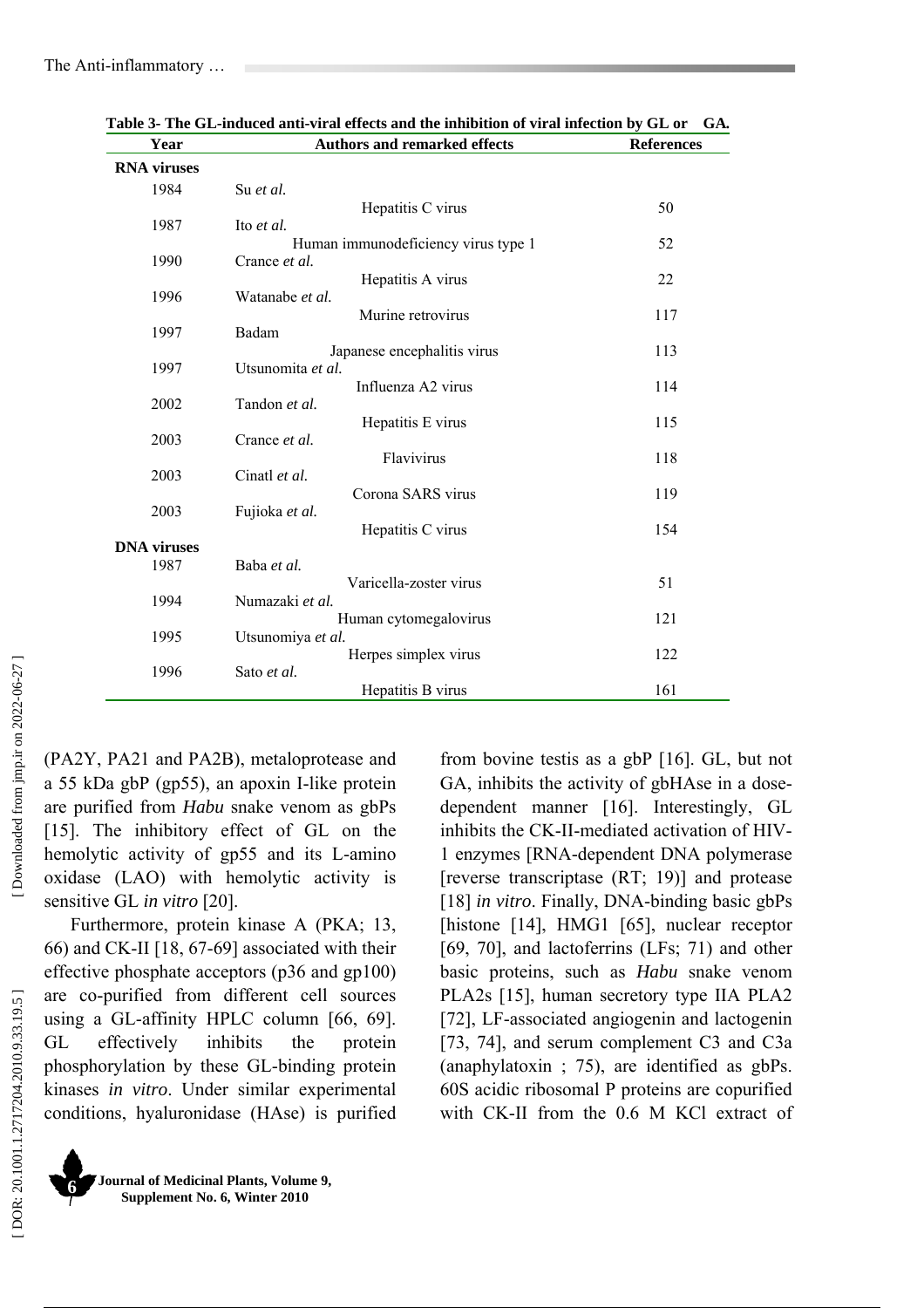mammalian ribosome by GL-affinity column chromatography [77]. In addition, it has been shown that (i) GL directly binds to thrombin and acts as its potent inhibitor *in vitro* [78]; and (ii) GL has a binding affinity with some enzymes present in biological fluids, such as lysozyme and LF, which possess anti-bacterial and anti-viral activities [74, 76].

#### **V. The anti-inflammatory effect of GL**

GL is known in the traditional Chinese medicine for its anti-inflammatory effect, which is originally described by Finney in 1959 [36]. The mechanism of the GL-induced anti-inflammatory effect is based on different pathways of the GL-induced selective inhibition of the prostaglandin E2 production [38], the CK-II- mediated activation of both GL-binding lipoxygenase (gbLOX; 17) and PLA2 [15, 20, 72], an anti-thrombin action of GL [78] and production of the reactive oxygen species (ROS; 79). GL exerts liver protection properties by inhibiting PLA2 [80] or by the hydroxyl radical trapping action [81], leading to the lowering of serum alanine and aspartate transaminase levels [30, 82-84].

#### **1. Inhibition of the arachidonic acid cascade pathway related enzymes**

Some lipids that function as second messengers in cell signaling arise from the arachidonic acid pathway. Arachidonic acid (20-carbon unsaturated fatty acid) is a normal constituent of membrane phospholipid and an essential fatty acid of a precursor in the biosynthesis of prostaglandins, thromboxanes and leukotrienes. It is released from these phospholipids on the cell membrane by the action of PLA2. The selective hydrolysis of 2-acyl groups in sn-3-phosphoglycerides plays a central role in lipid metabolism in mammalian cells [85]. Biochemical studies revealed that (i) GL directly binds to the

arachidonate cascade related enzymes, such as LOX [17, 86] and PLA2s [20, 72]; and (ii) GL effectively inhibits the CK-II-mediated stimulation of these enzymes activities *in vitro*. Since PLA2 is activated by  $Ca^{2+}$  and calmodulin [87], it may be inhibited by drugs, which reduce the availability of  $Ca^{2+}$  and calmodulin at the inflammatory site, because (i) GL decreases the intracellular  $Ca^{2+}$  in the stimulated diaphragm muscle of mouse [88]; and (ii) the CK-II phosphorylation sites of calmodulin are phosphorylated *in vivo* [89]. The phosphorylated form of calmodulin plays a role in the activation of PLA2, since the inhibition of this phosphorylation by GL results in a decreases of PLA2 activity. In another approach to clarify the physiological interaction between GL and PLA2s isoforms, at least three gbPLA2s (PA2Y, PA21 and PA2B) are purified from *habu* snake venom and PA2B (lysine-49 PLA2) is found to be a GL-sensitive PLA2. In addition, these three gbPLA2s function as phosphate acceptors for CK-II *in vitro* and the CK-II-mediated activation of PA2B is the most sensitive to GL *in vitro* [20].

LOX is another important factor involved in the inflammatory processes, which act on linoleic and arachidonic acids to produce chemical mediators, such as 5 hydroperoxyeicosatetraenoic acid (5-HPETE), which is converted to leukotriene A4 (LTA4). LTA4 is a precursor of LTB4, which induces inflammation by its chemotactic and degranulating actions on polymorphonuclear lymphocytes [90-93]. Therefore, direct inhibition of LOX or indirect inhibition of the CK-II-mediated activation of LOX by GL or a GA derivative (oGA) may involve a negative impact on the progress of inflammation. Therefore, the study has been carried out to evaluate the binding affinity of LOX with GL [17] and to explain another possible

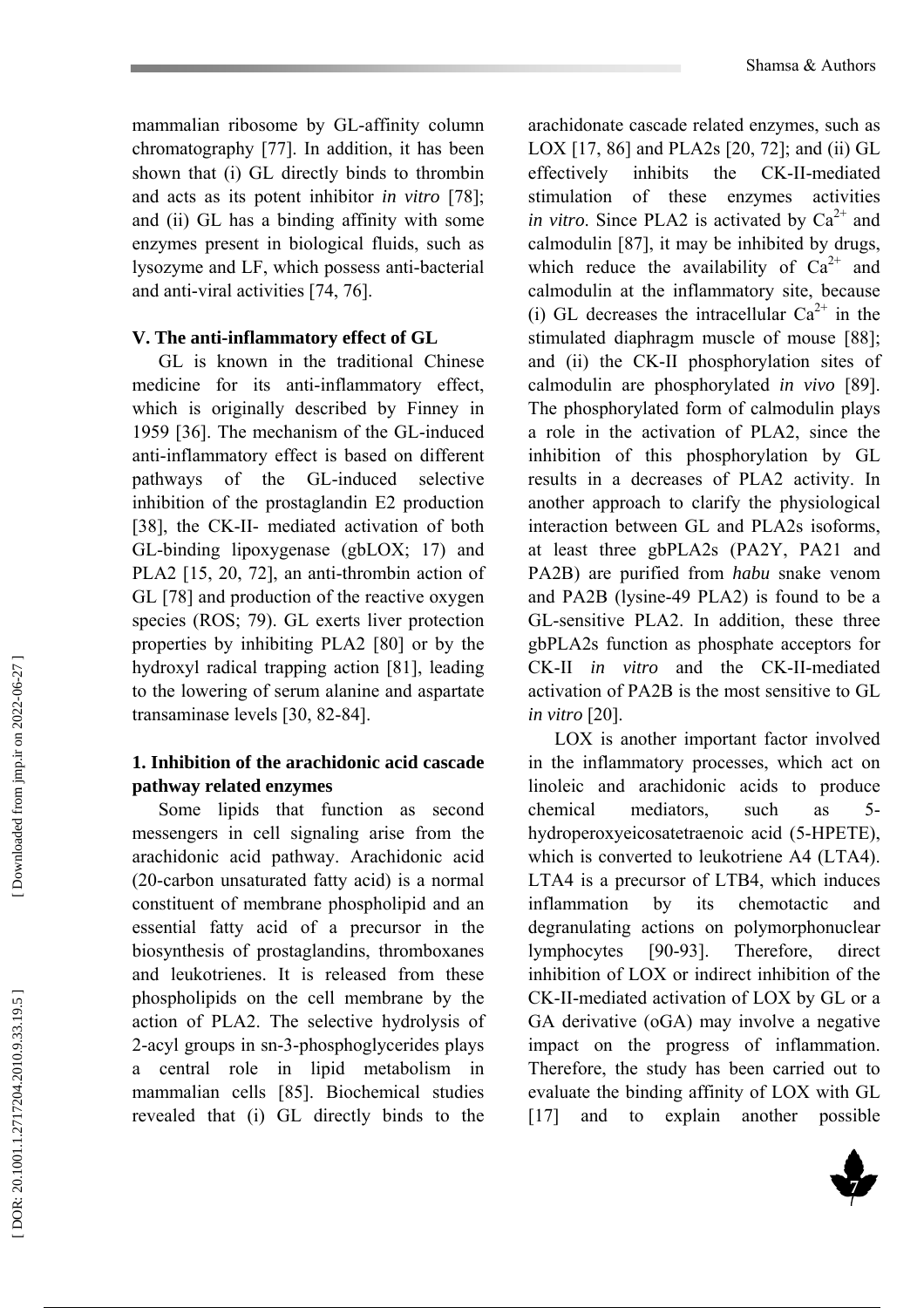mechanism for the anti-inflammatory effect of GL. Thus, a gbLOX (LOX 3) in the partially purified soybean LOX-1 fraction is selectively purified as a gbP and the CK-II-mediated phosphorylation of the gbLOX results in a significant stimulation of its activity. gbLOX activity itself is further stimulated when the gbLOX is fully phosphorylated by CK-II in the presence of 1-10 µM GL, but significantly inhibited by 30  $\mu$ M GL or 10  $\mu$ M oGA [17, 86]. This biphasic effect of GL indicate the physiological correlation between the LOX activity and its phosphorylation by CK-II at cellular level. Based on these observations, the GL-induced selective inhibition of the CK-IImediated activation of LOX by GL may be involved in a part of the anti-inflammatory effect of GL *in vivo*.

# **2. Biochemical characterization of GLbinding protein kinases**

By GL-affinity column chromatography, at least three protein kinases (A-kinase, CK-I and CK-II) are selectively purified from the partially purified kinase fractions prepared from suitable cell sources [13, 18, 66 - 71]. It is well-known that CK-II, a cAMP-, cGMPand  $Ca^{2+}/phospholipid-independent$  serine (Ser)/threonine (Thr)-protein kinase, plays important roles in the regulation of DNA replication, transcription and cell proliferation (94): it specifically modifies DNA-binding proteins [*e.g.* DNA-ligase, DNA topoisomerases (I and II)] and transcriptional factors [*e.g.* Ap-1, Sp1 and serum response factor (SRF)], oncogene products (*e.g.* erbA α, My β and Myc) and various viral gene products (see Table 2). Recently, we reported that (i) CK-II mediates the stimulation of the activities of several GL-binding enzymes, such as soybean LOX-3 [17], *Habu* snake venom PLA2s [20], and two HIV-1 enzymes [reverse

transcriptase [19] and protease [18]] *in vitro*; and (ii) the CK-II-mediated extreme phosphorylation of a 98 kDa nucleolin-like DNA-binding protein (p98) is involved in cell activation induced by interleukin 2 (IL-2) [95], and in the fertilization of sea urchin eggs [96, 97].

On the other hand, CK-I is a ubiquitous and highly conserved second messengerindependent Ser/Thr-protein kinase with a molecular weight of 25~55 kDa and at least five isoforms  $(α, β, γ, δ$  and  $ε)$  are identified from a variety of cell sources [98, 99]. It is well-known that these CK-I isoforms are implicated in a diverse number of cellular functions, including DNA replication, DNA repair, nuclear shuttling of transcriptional factors, Wnt signaling, and circadian thythms [98]. However, the exact details of these CK-Imediated regulatory mechanisms are unlcear at present. Recently, we reported that (i) CK-I preferentially phosphorylates Thr-residues on HMG1 in the presence of cholesterol-3-sulfate (CH-3S) *in vitro*; and (ii) CH-3S and GL directly induces drastic conformational changes of HMG1 [100]. These results show that HMG1 is a CH-3S-binding protein and that CH-3S acts as the sole effector for the phosphorylation of HMG1 by CK-I *in vitro* [99]. GL inhibits the phosphorylation of cellular proteins by two distinct casein kinases (CK-I and CK-II) and a GA derivative (oGA) effectively inhibits them at a one-tenth concentration of GL *in vitro* [69-72].

A-kinase, a cAMP-dependent protein kinase, plays an important role in the metabolic and tanscriptional regulation through specific phosphorylation of cellular regulatory mediators involved in the cell proliferation and differentiation. The biphasic effect of GL on the phosphorylation of histone or lipocortin by A-kinase is observed *in vitro*: a significant stimulation of A-kinase at low doses  $(1-3 \mu M)$  and the kinase activity is

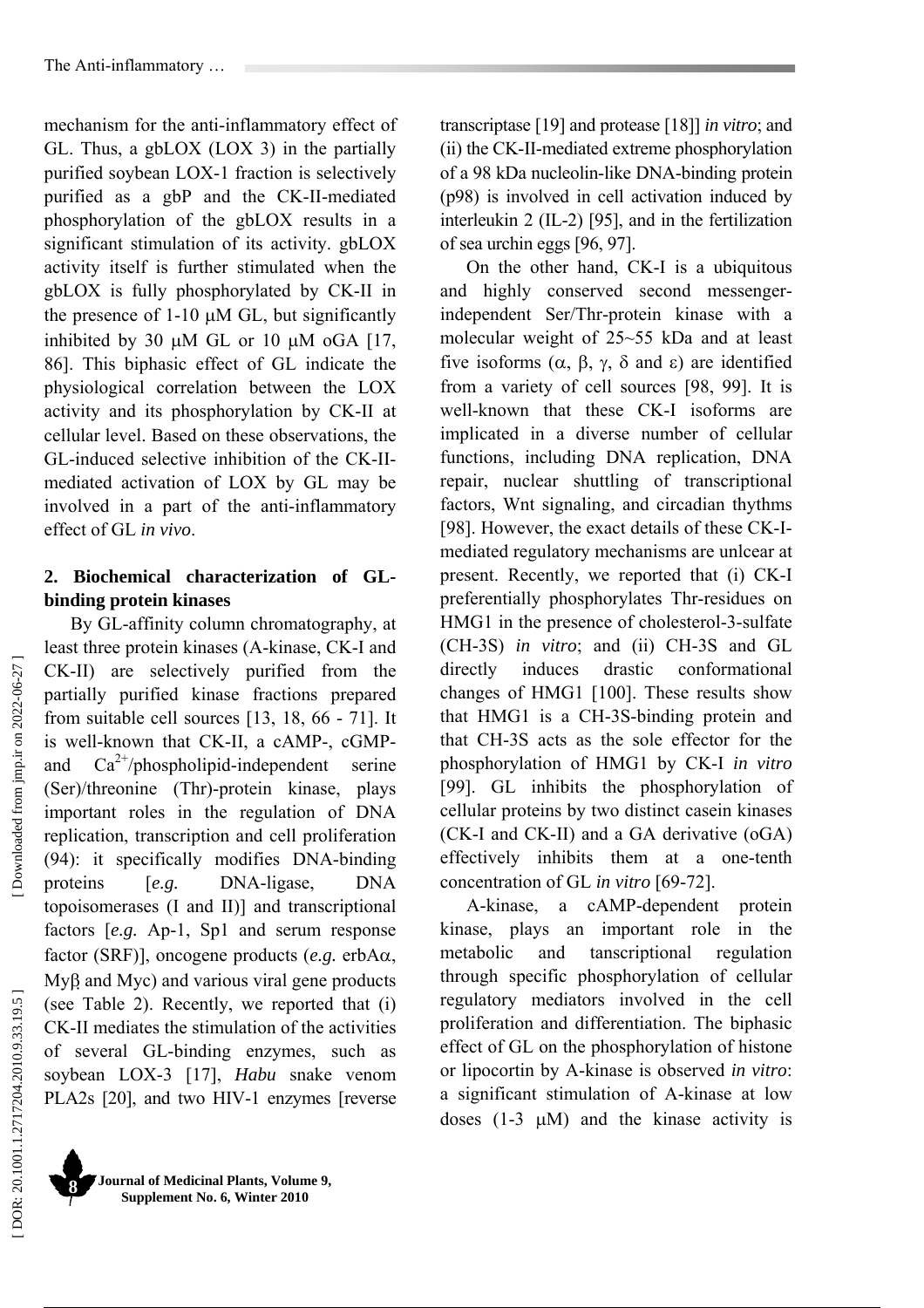significantly inhibited by relatively high doses (over 30 µM) of GL in a dose-dependent manner [14, 66] in a similar manner observed with the GL-induced inhibition of the CK-IImediated protein phosphorylation *in vitro* [69- 72]. Interestingly, GL selectively inhibit the Akinase-mediated phosphorylation of histones H2A and H2B [14] as well as lipocrtin *in vitro* [66]. This sugests that GL inhibits the Akinase-mediated regulation of the physiological interaction between PLA2 and lipocrtin in the regulation of signal transduction at the cellular level.

# **3. Inhibition of the steroid metabolizing enzymes**

Cortisol metabolism in rats is lowered by GA, because GA selectively inhibits the activities of both hepatic delta 4-5-reductase [101] and 11 βhydroxysteroid dehydrogenase [ $11\beta$ -HSD1 (102) and  $11\beta$ -HSD2 (102)] in a dose-dependent manner *in vitro*. Kato *et al.* reported that (i) 3-monoglucuronylglycyrrhetinic acid (3MGA) is a metabolic intermediate of GL administered orally; (ii) 3MGA highly inhibits the activity of 11 β-HSD1 at the low dose rather than GA *in vitro*; and (iii) this intermediate is highly accumulated in the patients with psuedoaldosteronism [103]. Among GA derivatives, oGA is the most effective inhibitor (ID50 = approx. 0.1  $\mu$ M) of 11 $\beta$ -HSD1 *in vitro* [104]. Therefore, the antiinflammatory effect of GL could be partially attributed to the inhibition of this cortisol metabolic pathway. Both the GL-induced mineralocorticoid activity [103] and hypertension effect [104] are attributed to the GL-induced inhibition of the activity of 11 β - HSD. Another evidence for the involvement of the steroids metabolizing enzymes involved in the anti-inflammatory effect of GL arises from

the observation that GL affects the pharmacokinetics of other steroidal drugs. For example, the co-administration of GL with prednisolone results in an increase in the area under the curve (AUC), a decrease in total plasma clearance and enhancement of the mean residence time of PLS [61]. A similar behavior might occur for the endogenous cortisol, leading to a longer half-life and higher concentration of cortisol in serum.

# **4. Biphasic effect of GL** *in vitro*

As mentioned above, GL can induce the augmentation of NK cell activity [42], differentiation of extrathymic T cell [43] and anti-type 2 T cell [44], and stimulation of the production of both cytokines [41, 46] and kemokines [47] *.* Although the biochemical mechanisms of these GL-induced biological effects are unclear at present, some unknown functional mediators, such as transcriptional factors, signal regulatory factors and cytokine receptors, may be involved in these GLinduced biological effects. It is possible to speculate that GL-binding protein kinases, such as PKA, PKC, CK-I and CK-II, may play as cellular mediators through specific phosphorylation of GL- and GA-binding proteins responsible for processing these biological events at the cellular level. As shown in Fig. 2, the phosphorylation of several functional cellular proteins, including human hC3a (anaphylatoxin), by two distinct protein kinases (PKA and CK-I) is significantly stimulated at a low dose (a:  $0.1$ -1  $\mu$ M) of GL, but inhibited by a high dose (b: over  $10 \mu M$ ) of GL *in vitro*. This biphasic effect of GL, but not by GA, on the protein phosphorylation is observed with other protein phosphorylation *in vitro*: (i) phosphorylation of lipocortin and histone by PKA [14, 66]; and phosphorylation of LOX, HIV-I enzymes (protease and RT),

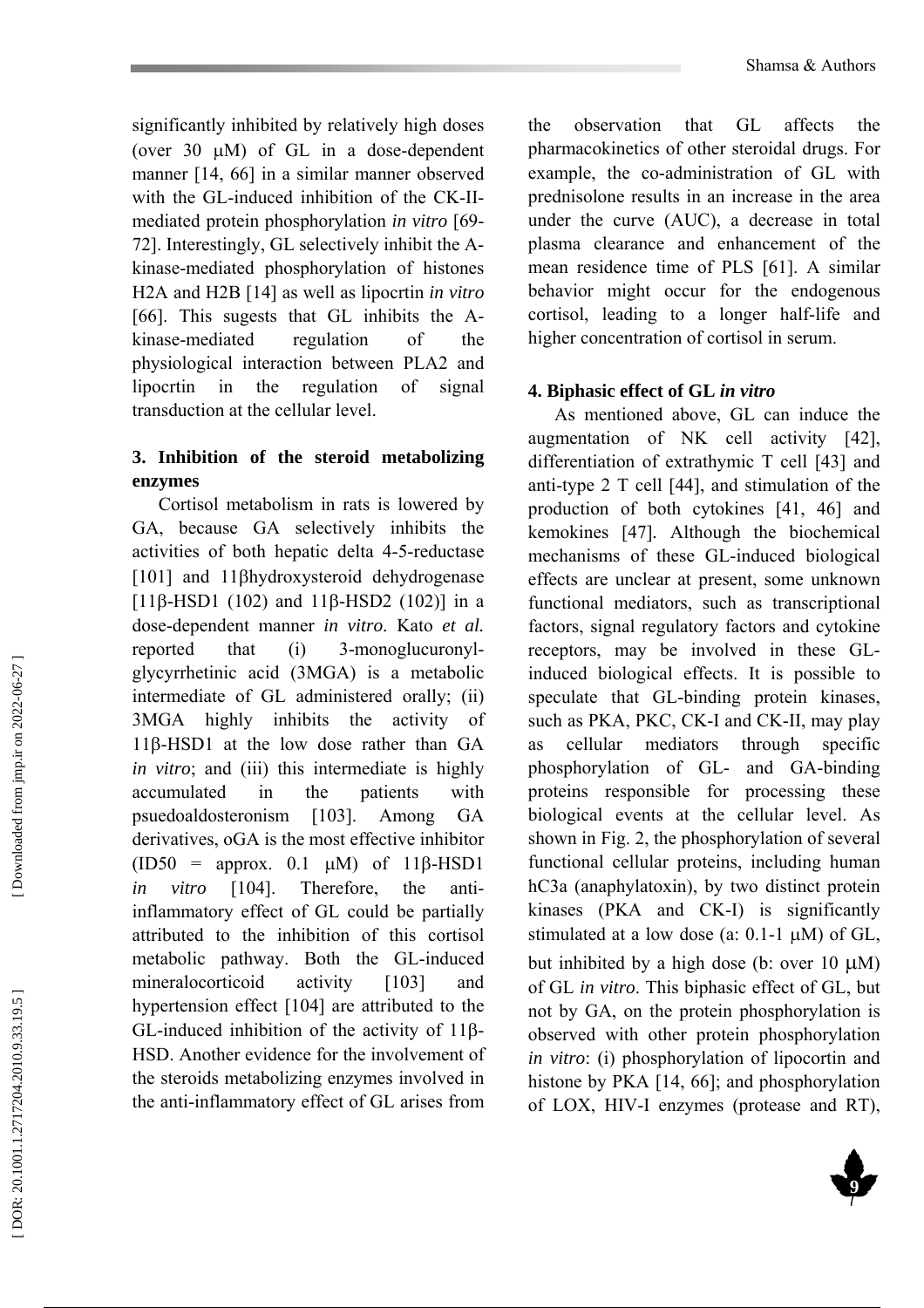nuclear hormone receptor, PLA2 and ribosomal proteins by CK-II [17- 19, 69-72, 77]. In addition, GL enhance the activities of G-protein [109] and transcriptional factors, such as steroid hormone receptor [69, 70] and AP-1 [110] at the cellular level. Therefore, the GL-induced stimulatory effect of protein phosphorylation may be implicated in the main mechanism responsible for the GL-induced stimulation of the production of IFN γ, IL-12 and β-kemokinase, and augmentation of the activity of NK cells and induction of extrathymic T cells.

The binding kinetics of gbPs with either GL or GA and their CD spectrum analysis revealed that these gbPs contain two distinct GL-binding domains (low- and high-binding sites). The binding of GL to the low-binding site on PKA and CK-II results in the stimulation of their enzyme activities *in vitro*. In the GL-binding to the high-affinity domain on histone and HMG1 results in the reduction of their DNA-binding abilities *in vitro*. Finally, it is concluded that GL, at a low dose, induce the high stimulation of protein phosphorylation involved in the cell activation and viral replication at the cellular level.

### **5. Characteristics of GL-binding mediators**

The gbPs involved in the GL-induced antiinflammatory and anti-viral effects are identified and biochemically characterized (Tables 1 and 2). The gbPs are classified into two groups [GL-binding basic proteins, such as histones H2A and H2B, HMG1, nuclear receptor, LFcin, C3a (anaphylatoxin) and HIV-1 RT; and GA-binding proteins, such as 11 β-HSD, HAse and LF-binding proteins (angiogenin and lactogenin)]. Determination of the GL-binding sites on DNA-binding basic gbPs using GL, GA, a derivative of GA (oGA) and a modified GL, the two glucuronic acid moiety in the GL molecule may be responsible

**Journal of Medicinal Plants, Volume 9, Supplement No. 6, Winter 2010 10** 

for its binding to these gbPs *in vitro*. All these gbPs are characterized as functional mediators involved in inflammation and viral replication *in vivo*. The phosphorylation of these gbPs by Ser/Thr-protein kinases (PKA, PKC, CK-I and CK-II) is sensitive to GL and oGA *in vitro*. These suggest that the GL-induced selective inhibition of their activation mediated by Ser/Thr-protein kinases may be involved in the anti-viral effect of these two drugs (GL and GA) in virus-infected cells. These gbPs involved in the anti-inflammatory effect of GL are classified into four functional classes: (i) arachidonic cascade pathway related enzymes, such as PLA2 and LOX; (ii) intracellular signal regulatory mediators, such as protein kinases (PKA and CK-II) and G-proteins; (iii) transcriptional mediators, such as steroid hormone receptor and AP-1; and (iv) host defense signal factors, such as cytokines, kemokines and peptide hormones, and their specific receptors. In the case of the GLinduced anti-viral effect, gbPs are classified into two functional classes: (i) the GL-binding viral gene products, such as HIV-1 enzymes (protease and RT) and DNA-binding basic proteins; and (ii) the host mediators responsible for the viral replication, such as protein kinases, metabolic enzymes and regulatory factors of protein synthesis.

Furthermore, at inflammatory sites, macrophages produce several distinct inflammatory mediators, such as interleukin-1  $(IL-1)$ , IL-6 and tumor necrosis factor- $\alpha$ (TNF- $\alpha$ ) [105 – 109]. The inhibitory effect of GL on the physiological functions of both PKC and TNF- $\alpha$  had been reported [125, 127]. It has been demonstrated that (i) the serum level of HMG1 increases after the administration of endotoxin, and injection of HMG1 itself is lethal; (ii) delayed administration of antibodies to HMG1 attenuates endotoxin lethality; and (iii)

Downloaded from jmp.ir on 2022-06-27]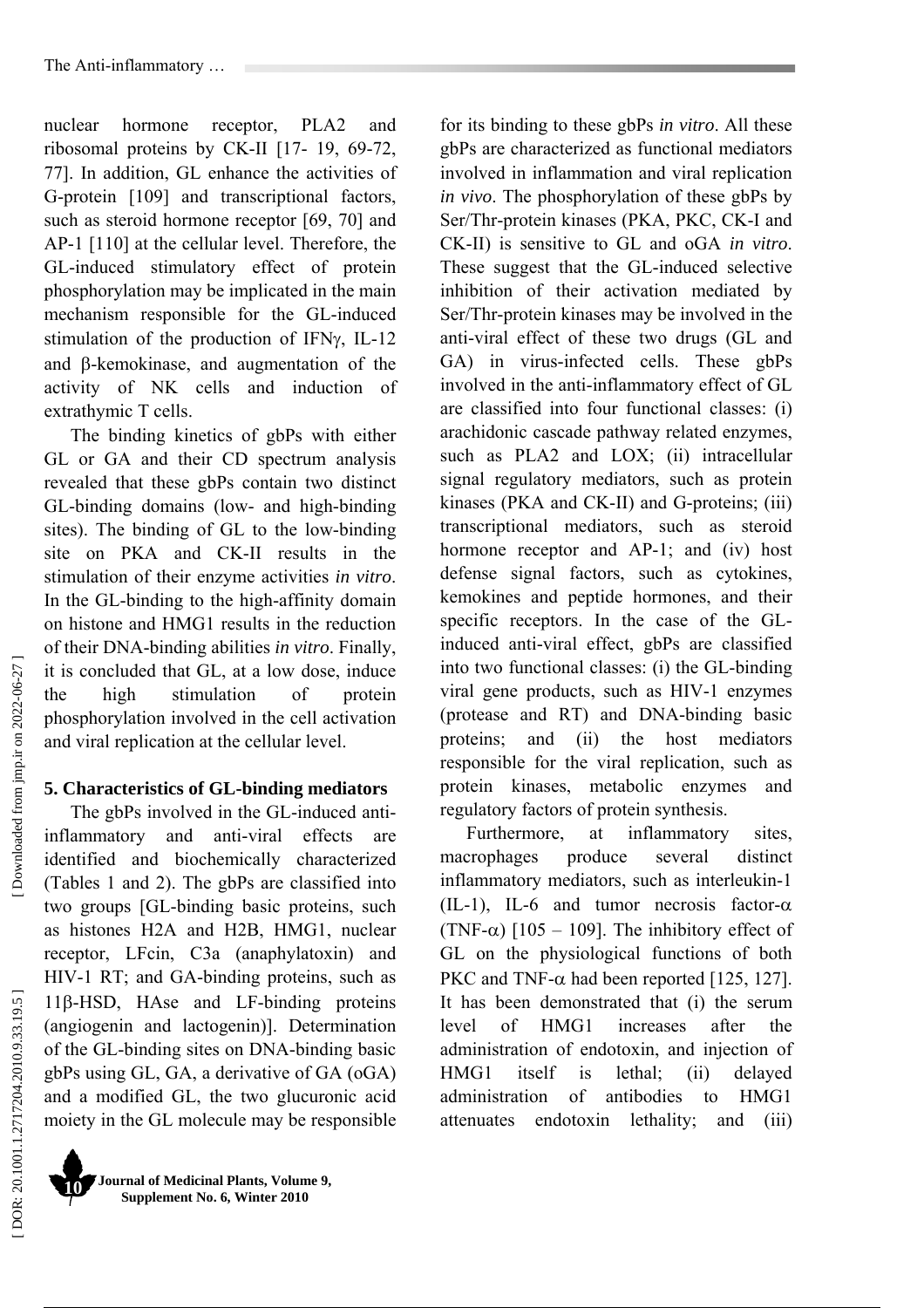proinflammatory cytokines, such as tumor necrosis factor (TNF) and IL-1, induce the release of HMG1 from pituicytes in time- and dose-dependent manners [111, 112]. HMG1 and C3a are basic proteins with similar biological and biochemical properties: (i) both are GL-binding proteins; (ii) the direct binding of GL to these proteins results in the reduction of their toxic abilities *in vivo*; and (iii) both proteins may participate in the physiological regulation of the inflammatory response as inflammatory mediators.

the anti-viral effect of GL among anti-viral natural compounds [40]. As shown in Table 4, GL effectively inhibits the replication of RNA viruses, such as Japanese encephalitis virus [113], influenza A2 virus [114], hepatitis A virus (HAV; 22, 23), hepatitis C virus (HCV; 50, 154), hepatitis E virus (HEV; 115, 156), murine retrovirus [116], HIV-1 [52, 53, 117, 157], flavivirus [118] and corona SARS virus [119], and DNA viruses, such as varicella-zoster virus (VZV; 51), hepatitis B virus (HBV; 120, 162), human cytomegalovirus (HCV; 121) and herpes simplex virus (HSV; 122).

There are many different approaches to

### **(Part II)**

#### **VI. The anti-viral effect of GL**

In 1979, Pompei *et al.* originally reported

**Table 4- GL-binding proteins (gbPs) purified from various cell sourses by GL-affinity column chromatography. The CK-II-mediated phosphorylation of these gbPs is sensitive to GL** *in vitro*

| gbPs                       | <b>Function and characteristics</b>             | <b>References</b> |
|----------------------------|-------------------------------------------------|-------------------|
| Habu snake venom p25       | Metalloprotease                                 | 15                |
| p17                        | Phospholipase A2 (PA2Y)                         | 20                |
| p15-1, p15-2               | PA 21, P A2B (PLA2)                             | 15                |
| p55                        | Apoxin I-like L-amino oxidase                   | 20                |
| Soybean p96                | GL-sensitive lipoxygenase 3                     | 17                |
| HIV-1 p66, p51             | Reverse transcriptase                           | 19                |
| p11                        | Protease                                        | 18                |
| Bovine testis p55          | GL-sensitive hyaluronidase                      | 16                |
| DNA-binding basicproteins* | Histones H2A, H2B                               | 14                |
|                            | High mobility group proteins 1 and 2            | 65                |
| Lipocortin (p36)           | Acute inflammatory factor                       | 66                |
| Nuclear p100               | Glucocorticoid receptor                         | 69, 48            |
| Human serum p67            | Albumin                                         | 64                |
| p115, p9                   | Complement C3, C3a (anaphylatoxin)              | 75                |
| Human fluid p14            | Secretory type IIA PLA2                         | 72                |
| Human serum p80*           | Lactoferrin (LF), an $Fe^{3+}$ -binding         |                   |
|                            | glycoprotein with DNA-binding ability           | 73                |
| LF-binding p15, p17        | Angiogenin-1 ( $p15$ ) and lactogenin ( $p17$ ) | 74                |
| Ribosome p35, p15, p13     | 60S acidic ribosomal P proteins                 | 77                |
| Thrombin                   | GL-sensitive protease                           | 78                |
| Lysozyme                   | Anti-bacterial activity                         | 82                |

DOR: 20.1001.1.2717204.2010.9.33.19.5]

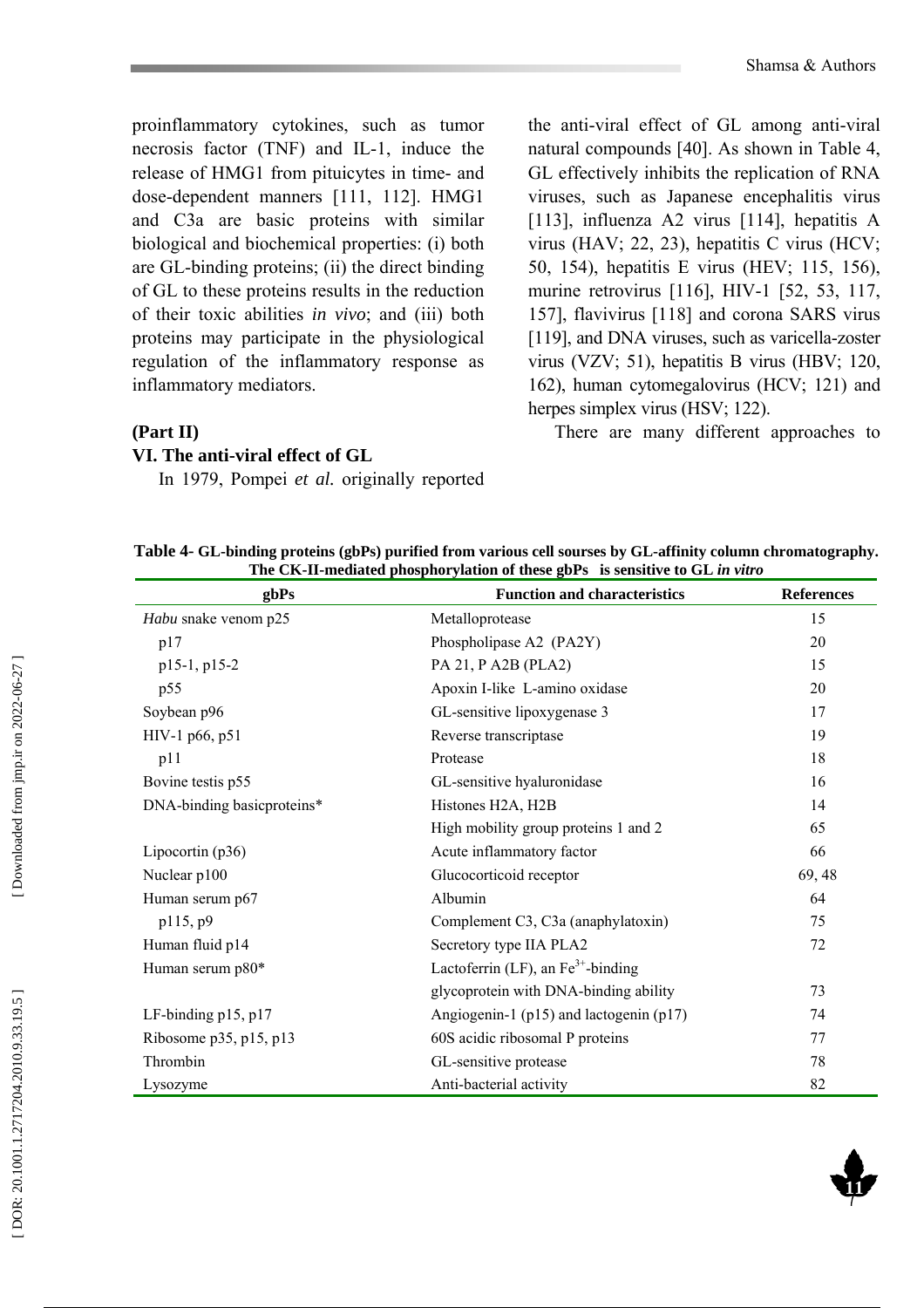elucidate the replication mechanisms of RNA and DNA viruses. The molecular basic studies on the mechanisms of viral replication identified as several host mediators, including Ser/Thr-protein kinases (A-kinase, C-kinase and CK-II) and transcriptional factors, and the phosphorylation of viral gene products by these protein kinases in virus-infected cells. Particularly, CK-II has an important role in the replication of various RNA and DNA viruses through specific phosphorylation of viral gene products [123-151] (Table 4) and cellular mediators in virus-infected cells.

# **1. The inhibitory effect of GL on RNA viruses**

### **(i) Clinical effect of GL on RNA virus infection**

Chronic viral hepatitis is a major cause of liver disease world-wide. A GL preparation named Stronger neominophagen C (SNMC: Minophagen Pharmaceutical, Ltd., Tokyo, Japan), is available for *i.v.* administration that has been used for the treatment of chronic viral hepatitis in Japan during the past 60 years. When SNMC is administered *i.v.* for a period of more than one month and on 6 separate occasions to 3 hemophiliacs with AIDS (HIV-1 p24 is detectable at the beginning of 5 of the 6 treatment courses), the viral proteins are undetectable at the end of or during 3 of the 5 treatment courses and decreases to a lower level following the 2 other courses [21]. The prophylactic administration of a high-dose of SNMC to HIV positive hemophiliacs with impaired immunological ability and liver dysfunction is effective in preventing the development from asymptomatic carrier/AIDS related-complex to AIDS [54].

In the case of 8 patients with chronic hepatitis C (CHC), which did not respond to the initial IFN therapy, the efficacy of IFN combined with a high dose of SNMC is

**Journal of Medicinal Plants, Volume 9, Supplement No. 6, Winter 2010 12** 

assessed [151]. Although the ALT level decreases approximately 70% in all patients (one became normal) compared to 50% in IFN therapy alone, a significant decrease of HCV RNA titers and HAI scores between these two therapies is not observed. Therefore, it is concluded that the treatment of IFN in combination with GL therapy is not more beneficial than IFN therapy alone in the treatment of patients with CHC resisting IFN therapy. In addition, SNMC has considered as a potential treatment for CHC [31] and a long term administration of SNMC in CHC patients is effective in preventing liver carcinogenesis [26]. Recently, three clinical research groups reported their clinical data of SNMC in Japan [152-154]: the usage of the newly developed suppository of SNMC can improve the quality of life for CHC patients, who do not respond with viral clearance to IFN therapy or following initial IFN therapy. In addition, SNMC is safe and efficacious in lowering or normalizing alanine aminotransferase (ALT) levels in the patients with chronic hepatitis B in the Netherlands [155], or Chinese patients with CHB [157] or patients with acute sporadic hepatitis E in India [115].

# **(ii) Anti-viral effect of GL in the** *in vitro* **experimental systems**

The anti-viral effect of GL and its derivatives, including oGA (Fig. 1), on the replication of both HIV-1 and HSV-1 *in vitro* have been reported [52, 53]. Among several anti-viral compounds tested, a GA derivative (oGA) is the most effective compound on the replication of HIV-1 in MT-4 and MOLT-4 cells. The GA derivative completely inhibits

HIV-1-induced cytopathogenicity. At a concentration of 160 nM oGA, an early stage of the replication of HAV in PLC/PRF/5 cells is effectively inhibited [22]. GL protects mice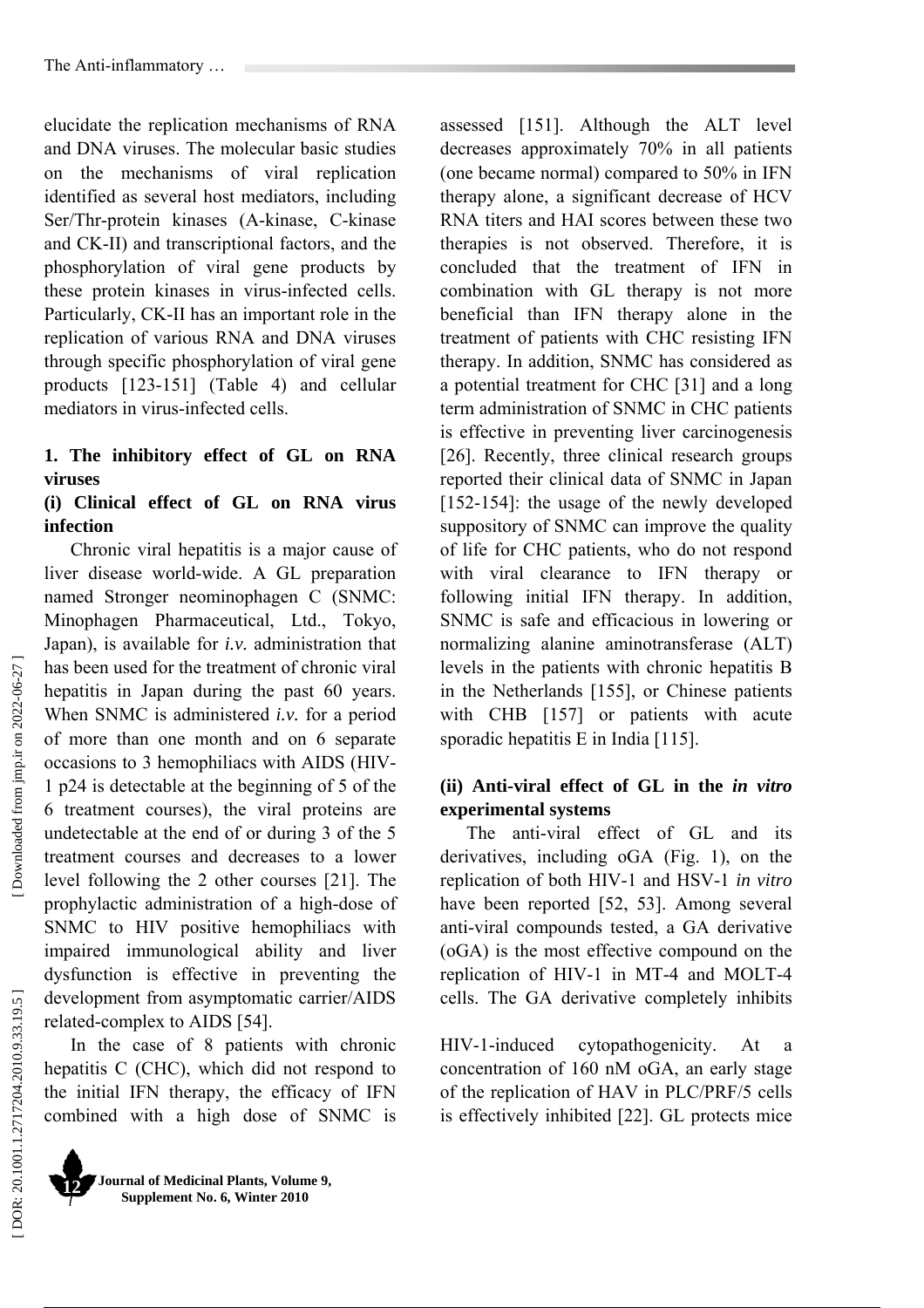exposed to a lethal amount of influenza A2 virus through the stimulation of IFN-γ production in T cells [114]. However, the antiviral effect is undetected when GL is administered to infected mice in combination with anti-IFN-γ monoclonal antibody.

Recently, Suzuki research group reported that β-chemokines (CCL4 and CCL5), which inhibit the replication of a non-syncytiuminducing variant of HIV-1 (NSI-HIV), are induced in healthy peripheral blood mononuclear cells (PBMC) treated with GL [47]. As expected, GL possesses a potential inhibitory effect on NSI-HIV replication in the cultured peripheral blood mononuclear cells (PBMC) from HIV-1 positive patients by inducing the production of β-chemokines [117]. This report suggests that the induction of CCL4/CCL5 and the inhibition of CCL2 by GL may be involved in the anti-viral effect of GL on NSI-HIV replication.

In 2003, a new coronavirus has been identified in patients with severe acute respiratory syndrome (SARS) in China and other Far Eastern countries. Clinatl *et al.* reported that GL at a high dose (4 mg/ml: approx. 4.8 mM) acts as the most effective compound to inhibit the replication of SARS-CV in Vero cells [119]. Since infrequent side effects, such as psuedoaldosteronism [33, 34] and hypokalaemia [163, 164] are reported in some patients after several months of the treatment with GL at high doses, treatment of SARS should be considered for a short period. Indeed, the drug exhibits few toxic effects as compared with other regimens, such as ribavirin and 6-azauridine [119].

# **(iii) The inhibitory mechanism of GL on RNA viruses**

The mechanisms involved in the anti-viral effect of GL have been investigated at different

mechanical points. GL was found to induce the production of IFN-γ *in vivo* [41] and extrathymic T cells in mouse [43], and to inhibit the activities of several enzymes, such as virion-associated RNA-dependent DNA polymerase (RT) and HIV-1 protease [18, 19] as well as PKC [158]. Furthermore, GL prevents the penetration of HAV into the plasma membrane [23], the phosphorylation of some regulatory proteins [19, 145] and the suppression of the sialylation of surface antigen [24].

Recently, we reported that (i) CK-II, a host mediator responsible for the activation of functional cellular factors and viral gene products in virus-infected cells (see Table 2), phosphorylates several viral gene products (RT, Gag, Rev, Nef and integrase) in HIV-1 infected cells [159]; (ii) the phosphorylation of HIV-1RT and protease by CK-II *in vitro* results in the significant activation of these two GL-binding enzymes *in vitro*; and (iii) a GA derivative (oGA) at one-tenth dose of GL inhibits the CK-II-mediated activation of these two enzymes *in vitro* [17, 18]. Therefore, the anti-HIV-1 effect of GL is based on the GLinduced selective inhibition of the CK-IImediated activation of HIV-1 enzymes (RT and protease) and the physiological abilities of other gbPs (Gag and Nef) at the cellular level [17, 18]. The inhibitory kinetics of oGA on the CK-II-mediated phosphorylation of RT and protease are similar to those observed with quercetin and epigallocatechin gallate (CK-II inhibitors) *in vitro* [17, 18]. Since the CK-IImediated activation of RT and protease is an essential for the replication of HIV-1, the GLand oGA-induced selective inhibition of the CK-II-mediated phosphorylation of HIV-1 gene products may be a major mechanism for the anti-HIV-1 effect of GL at the cellular level. This hypothesis is supported by other observation that the CK-II-mediated phosphorylation of the 63 kDa regulatory

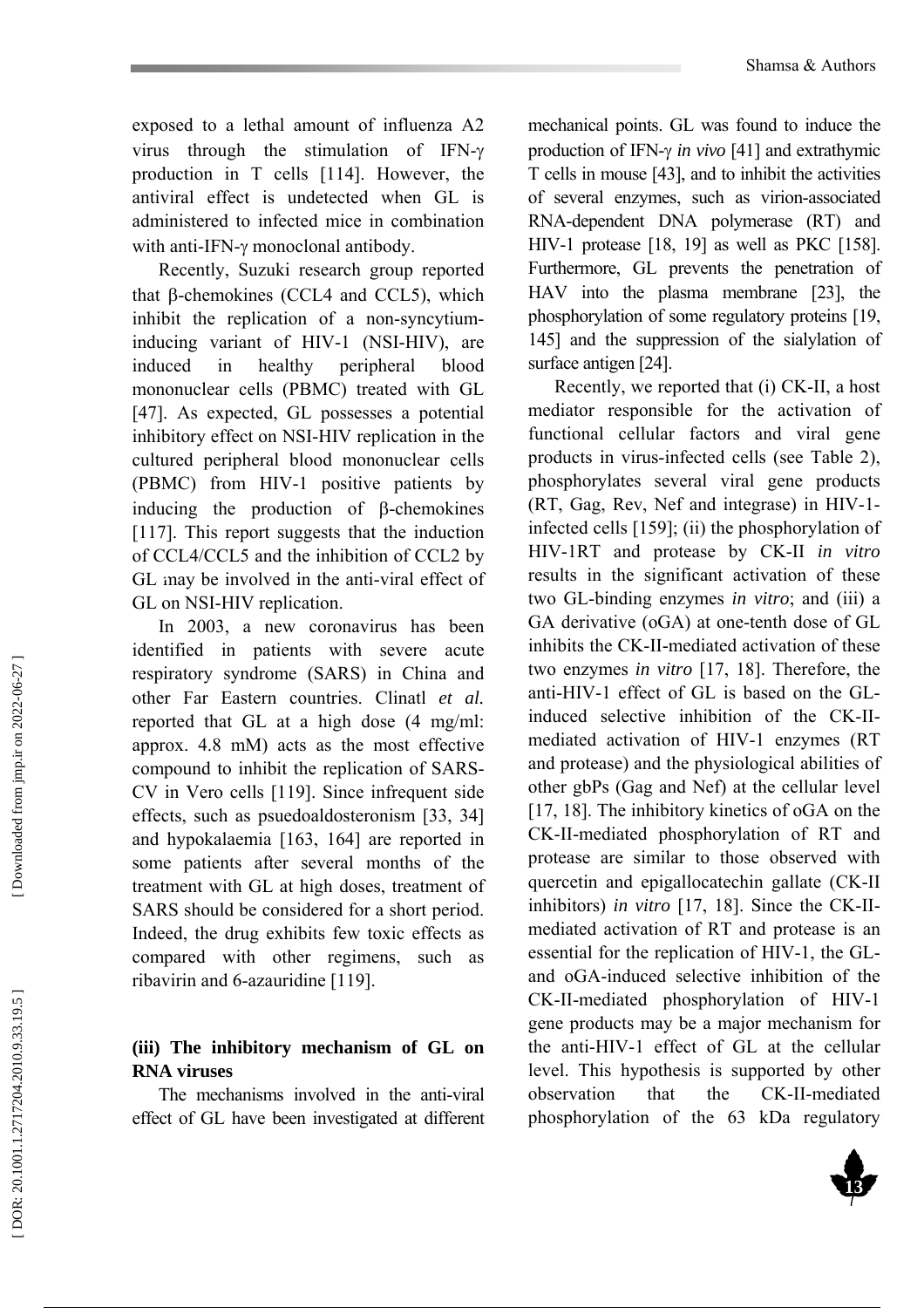protein in HSV-1 is necessary for its replication [150]. In addition, quercetin as well as oGA [19] are characterized as potent CK-II inhibitors, which are in agreement with recent finding that other CK-II inhibitors, such as flavonoids and benzothiophenes, selectively inhibit HIV-1 transcription [160]. Therefore, the GL-induced suppression of the Revmediated stimulation of CK-II activity may be implicated in the anti-HIV-1 effect of GL in virus-infected cells.

A novel function of HIV-1Rev is characterized as a potent CK-II activator *in vitro* [159], as Rev is a gbP containing high level of Arg and Lys. The stimulatory effect of Rev on CK-II activity is disappeared when pre-incubated with GL *in vitro*. These observations suggest that the direct binding of GL to Rev may result in the suppression of the physiological functions, including CK-II activation, of Rev and in the reduction of its interaction with viral RNA in HIV-1-infected cells.

# **2. The inhibitory effect of GL on DNA viruses**

There are few reports demonstrating the inhibitory effect of GL on the replication of DNA viruses, such as herpes simplex virus (HSV-1; 122, 139, 140), human cytomegalovirus (HCMV; 121), varicellazoster virus (VZV; 51, 150) and hepatitis B virus (HBV; 157, 161, 162).

# **(i) Clinical effect of GL on DNA virus infection**

When SNMC is administrated *i.v.* to the patients with chronic hepatitis B (CHB), their liver functions are improved with occasional complete recovery from HBV [158]. This observation supports the finding by Takahara *et al.* [24], who have demonstrated that GL suppress sialylation of hepatitis B surface antigen (HBsAg). When SNMC is administrated by *i.v.* for a period of more than a week to three infants with CMV infection, which exhibits abnormal liver function or hepatomegaly, liver function became normal at the end of the treatment course [27]. Therefore, this study is extensively conducted to compare the inhibitory effects of GL, cyclosporin A  $(CsA)$  and TNF- $\alpha$  on the DNA synthesis of HCMV and antigen expression of HCMV in U-937 and MRC-5 cells [121]. Although GL inhibits the viral antigen expression of HCMV in human monocytic cell line U-937 and human embryonic lung cell line MRC-5, as determined by flow cytometry and immunofluorescence assay, an early stage in the replication of HCMV is still detectable by the polymerase chain reaction. In this study, CsA and TNF- $\alpha$  lack the inhibitory effect on HCMV in U-937 cells. When thermally injured mice are treated *i.p.* with a 10 mg/kg dose of SNMC for 2 and 4 days after injection of HSV-1, the resistance of these mice to HSV-1 is improved to levels observed in normal mice [122].

# **(ii) The inhibitory mechanism of GL on DNA viruses**

The regulatory protein (ICP27) of HSV-1 is required for the replication of this virus. Phosphoamino acid analysis shows that the Ser-residue at position 114 and Ser-residues at positions 16 and 18 are specifically phosphorylated by PKA and CK-II, respectively, during HSV-1 infection [139- 142]. Therefore, the GL-induced selective inhibition of the PKA- and CK-II-mediated phosphorylation of ICP27 (63 kDa) may be considered as one of the mechanisms involved in the GL-induced inhibition of HSV-1. The effect of GL on the secretion of HBsAg has been examined *in vitro* [24]. According to this study, GL suppresses the secretion of HBsAg and dose-dependently accumulates it in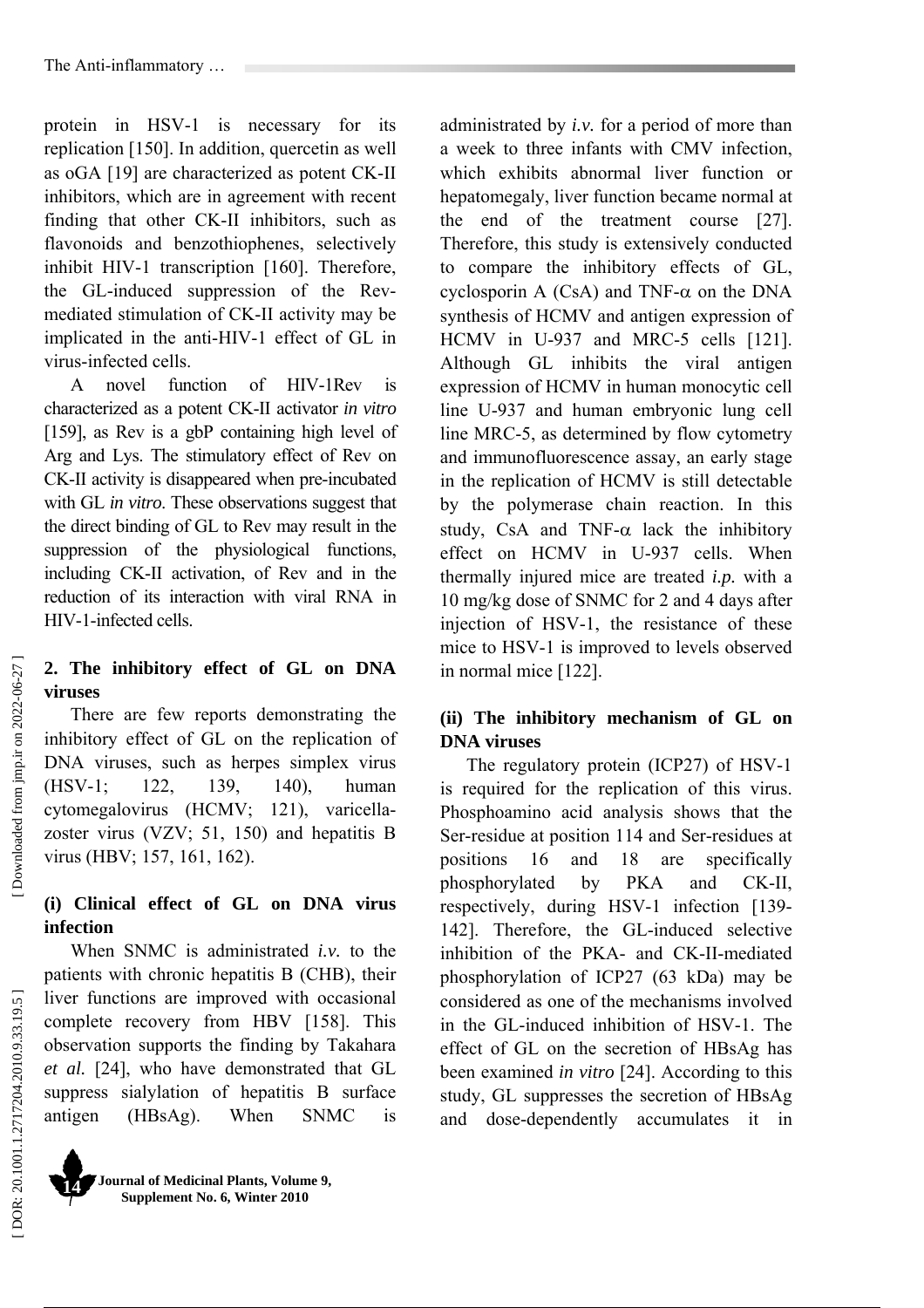PLC/PRF/5 cells. This action is further analyzed and determined in the HBsAgexpression system using VZV. GL effectively suppresses the secretion of HBsAg, resulting in its accumulation in the cytoplasmic vacuoles in the Golgi apparatus area.

#### **VII. Clinical side effects of GL**

Psuedoaldosteronism [33-35] and hypokalemia [163, 164] are known as the clinical side effects caused by a high dose and a long period of GL administration in some patients. In 1987, Stewart *et al.* originally reported that (i) GA hydrolyzed from GL is a potent inhibitor for the activity of 11 β-HSD; and (ii) this inhibition may be involved in the licorice-induced psuedoaldosteronism [33]. Indeed, GA is the most sensitive to 11 β-HSD, as compared with other GL-sensitive enzymes, such as LOX and PLA2, *in vitro* [102-104]. Kato *et al.* reported that (i) 3-monoglucuronylglycyrrhetinic acid (3MGA) is a metabolic intermediate of GL administrated orally; (ii) 3MGA highly inhibits 11 β-HSD activity at a low dose rather than GA *in vitro*; and (iii) this intermediate is highly accumulated in the serum of patients with psuedoaldosteronism [103]. Other reports demonstrated that (i) the chronic high dose of GA suppresses mRNA and protein expression of 11 β-HSD2 via indirect mechanisms [165]; and (ii) the prolonged symptoms is caused clinically after the cessation of GA administration in some psuedoaldosteronism patients [103].

# **VIII. Remarkable other GL-induced biological effects**

It has been shown that the addition of GL (25-400 µg/ml) to cultured splenocytes and thymocytes from BALB/c mice definitely results in the induction of DNA fragmentation [166]. However, a single injection of GL (100

µg/mouse) into BALB/c mice did not cause DNA fragmentation, cell death of splenocytes and thymocytes. The repeated injections of GL (100 µg/mouse/day) into mice for 7 days actually results in the induction of low grade DNA fragmentation selectively in splenocytes. In the previous study, GL induces the reduction of DNA synthesis in human peripheral lymphocyte-macrophage cultures [166]. These reports suggest that (i) splenocyte and thymocyte are sensitive to GL in mice; and (iii) GL induces apoptosis of these GLsensitive cells *in vivo*.

Interestingly, the preventing property of GL on carcinogen-induced DNA damage and the GL-induced apoptosis in cancer cells are reported [28, 29, 167]. GL and some analogues induce growth of primary cultured adult rat hepatocytes via epidermal growth factor receptors [168] and also induce the significant stimulation of melanogenesis by glycyrrhizin in B16 melanoma cells [169]. In contrast, a long-term treatment of chronic hepatitis C with SNMC results in the prevention of liver cirrhosis and hepatocellular carcinoma [170], and in the inhibition of experimental pulmonary metastasis in mice inoculated with B16 melanoma through the regulation of tumor-associated Th2 cells [171]. However, the mechanisms involved in these GL-induced stimulatory and inhibitory biological effects, including apoptosis, remain to be elucidated.

# **Conclusion**

There are many functional cellular mediators involved in the GL-induced antiinflammatory and anti-viral effects. Several mediators are characterized as gbPs, such as LOX, type IIA PLA2 and HIV-1 enzymes (RT and protease). As expected, the CK-IImediated activation of these gbPs is sensitive to GL *in vitro*. The GL-induced inhibition of

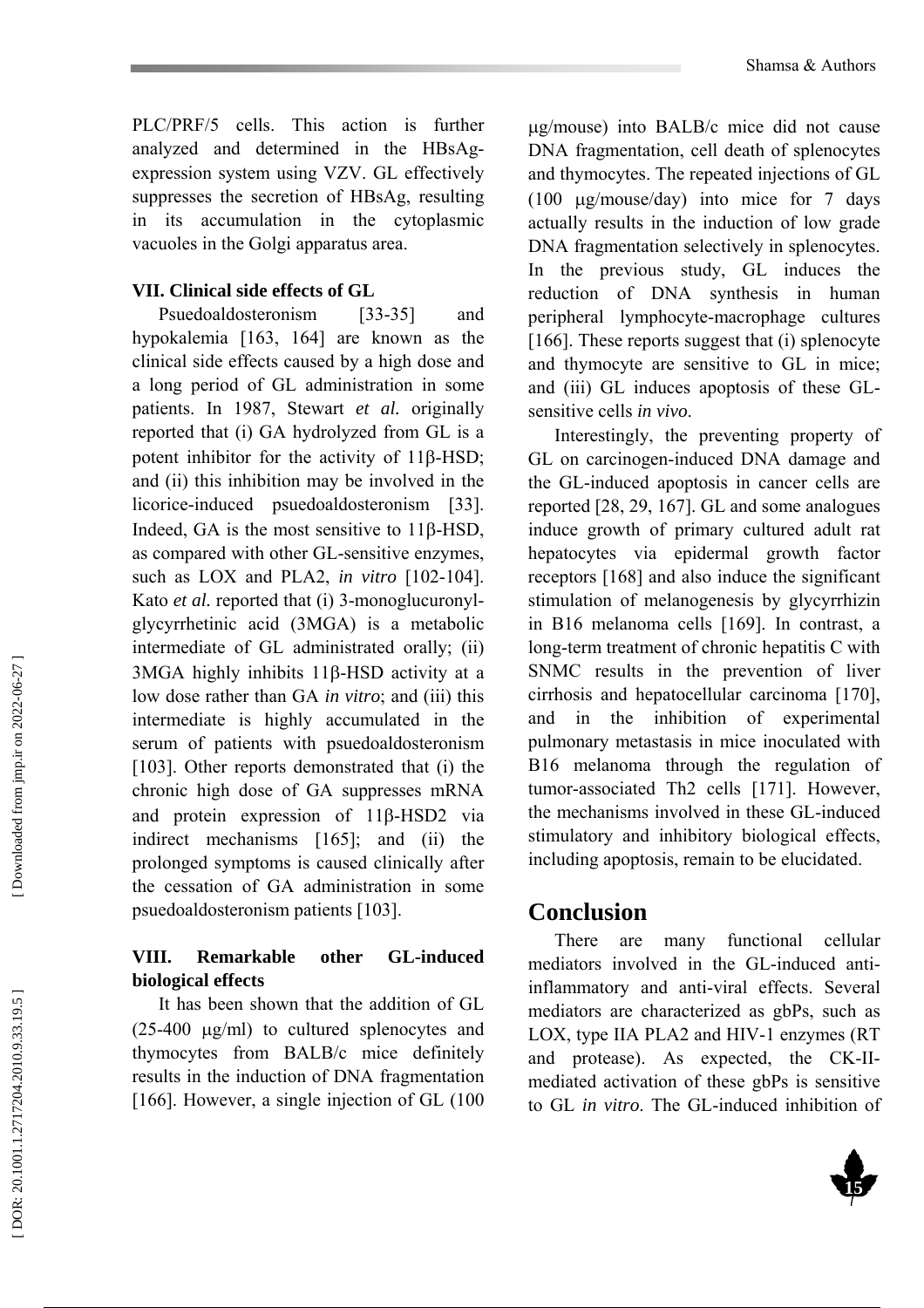the physiological activities of these gbPs may be implicated in these two GL-induced biological effects *in vivo*. Therefore, it is concluded that the GL-induced selective inhibition of the arachidonic cascade pathway may be one of the major routes involved in the GL-induced anti-inflammatory effect *in vivo*. The anti-inflammatory effect of GL is superior to those of aspirin and indomethacin in abolishing the production of inflammationmediating substances, because GL selectively inhibits the production of arachidontate at an earlier step catalyzing by PLA2 and LOX, whereas both aspirin and indomethacin selectively inhibit only COX in any tissues.

The replication of RNA and DNA viruses requires various functional cellular mediators, including protein kinases (PKA, PKC and CK-II), which may be responsible for the activation of viral gene products in virusinfected cells. The physiological activities of various viral proteins (Table 4) are activated through their specific phosphorylation by these GL-binding Ser/Thr-protein kinases at the cellular level. The gbPs are classified into two groups [GL-binding basic proteins, such as histones H2A and H2B, HMG1, nuclear receptor, LFs and HIV-1 RT; and GA-binding proteins, such as 11 β-HSD, HAse, LF-binding proteins (angiogenin and lactogenin) and anaphylatoxins (C3a and C4a)]. The experimental observations that (i) all these gbPs are characterized as functional mediators involved in inflammation and viral replication *in vivo*; and (ii) the phosphorylation of these gbPs by Ser/Thr-protein kinases (A-kinase, CK-I and CK-II) is sensitive to GL and oGA *in vitro*, suggest that the GL-induced selective inhibition

of their activation mediated by Ser/Thr-protein kinases may be involved in the anti-viral effect of these two drugs in virus-infected cells.

For a clear understanding of the detail mechanisms of the GL-induced antiinflammatory and anti-viral effects, further analytical studies are required (i) to characterize other novel GL-binding cellular proteins and viral gene products responsible for the replication of RNA and DNA viruses; (ii) to identify the GL-binding targeting factors specifically phosphorylated by GL-sensitive protein kinases during inflammation; (iii) to detect novel gbPs in the serum of patients with viral infection and immunological diseases; and (iv) to determine the inhibitory effects of GL and GA on the physiological interaction of the GL-binding cytokines and their receptors containing GL-binding domains.

# **Acknowledgements**

Our studies on the GL-induced antiinflammatory and anti-viral mechanisms were supported in part by grants from Graduate School of Medical Sciences, Kitasato University (1997-1999 and 2000-2002) and the Ministry of Education, Science, Sports and Culture of Japan (1997-1999 and 2001-2003), and also supported by research fund and materials (GL, GA and oGA) from Minophagen Pharmaceutical Co., Ltd. (Tokyo). The first draft of this manuscript was prepared during a three month visit of the Department of Genetical Biochemistry and Signal Biology, Kitasato University (Sagamihara 228-8555, Japan).

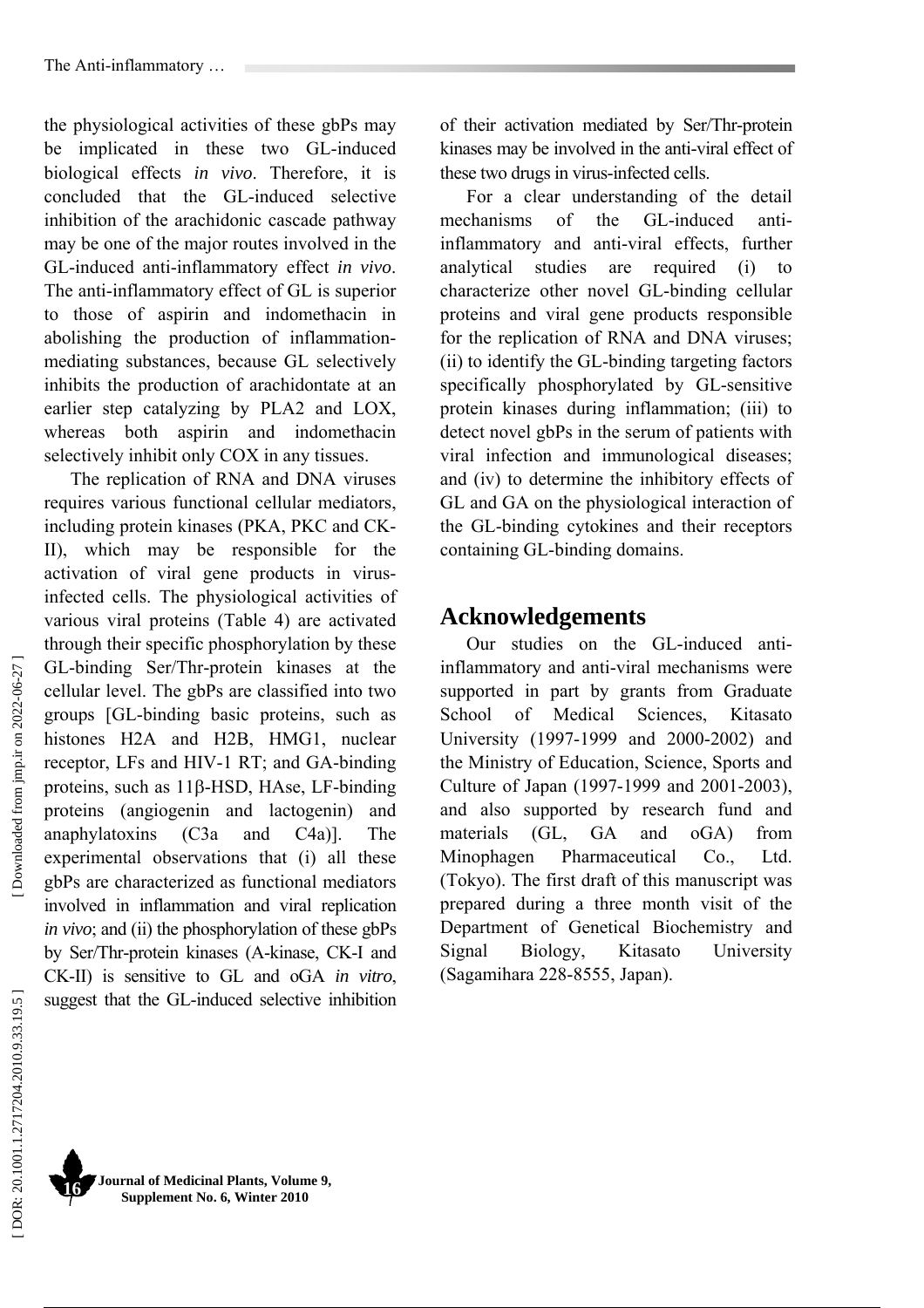# **References**

1. Akao T, Hattori M, Kanaoka M, Yamamoto K, Namba T, Kobashi K. Hydrolysis of glycyrrhizin to β-glycyrrhetyl monoglucuronide by lvsosomalβ-Dglucuronidase of animal livers. *Biochem. Pharmacol.* 1991; 41: 1025- 9.

2. Akao T, Hayashi T, Kobashi K, Kanaoka M, Kato H, Kobayashi M, Takeda S, Oyama T. Intestinal bacterial hydrolysis is indispensable to absorption of β glycyrrhetic acid after oral administration of glycyrrhizin in rats. *J. Pharm. Pharmacol.* 1994; 46: 135 - 7.

3. Akao T. Localization of enzymes involved in metabolism of glycyrrhizin in contents of rat gastrointestinal tract. *Biol. Pharm. Bull.* 1997; 20: 122 - 6.

4. Hattori M, Sakamoto T, Yamagishi T, Sakamoto K, Konoshiki K, Kobashi K, Namba T. Metabolism of glycyrrhizin by human intestinal flora. II. Isolation and charaterization of human intestinal bacteria capable of metabolizing glycyrrhizin and related compounds. *Chem. Pharm. Bull.* 1985;  $33: 210 - 7$ .

5. Tanaka N. Pharmacokinetic profiles of glycyrrhizin in patients with chronic hepatitis. *Biopharm. Drug Dispos* 1993; 14: 609 - 14.

6. Ishida S, Yamamura Y, Santa T. Disposition of glycyrrhizin in the perfused liver of rats. *Biol. Pharm. Bull.* 1994; 17: 960 - 9.

7. Cantelli-Forti G, Maffei F, Hrelia P, Bugamelli F, Bernardi M, D'Intino P, *et al.* Interaction of licorice on glycyrrhizin pharmacokinetics. *Environ Health Perspect.* 1994; 102 Suppl. 9: 65 - 68.

8. Raggi MA, Maffei F, Bugamelli F, Cantelli Forti G. Bioavailability of glycyrrhizin and

licorice extract in rat and human. Plasma as detected by HPLC method. *Pharmazie* 1994; 49: 269 - 72.

9. Wang Z, Nishioka M, Kurosaki Y, Nakayama T, Kimura T. Gastrointestinal absorption characteristics of glycyrrhizin from glycyrrhiza extract. *Biol. Pharm. Bull.* 1995; 18: 1238 - 41.

10. Wang Z, Okamoto M, Kurosaki Y, Nakayama T, Kimura T. Pharmacokinetics of glycyrrhizin in rats with D-galactosamineinduced hepatic disease. *Biol. Pharm. Bull.,* 1996; 19: 901 - 4.

11. Takeda S, Ishihara K, Wakui Y., Amagaya S, Maruno M, Akao T, Kobashi K. Bioavailability study of glycyrrhetic acid after oral administration of glycyrrhizin in rats; relevance to the intestinal bacterial hydrolysis. *J. Pharm. Pharmacol.* 1996; 48: 902 - 5.

12. Yamamura Y, Kotaki H, Tanaka N, Aikawa T, Sawada Y, Iga T. The pharmacokinetics of glycyrrhizin and its restorative effect on hepatic function in patients with chronic hepatitis and in chronically carbon-tetrachloride-intoxicated rats. *Biopharm. Drug Dispos.* 1997; 18: 717- 25.

13. Shamsa F, Nagata N, Oh-Ishi M, Ohtsuki K. The *in vitro* effects of glycyrrhizin and the derivatives of glycyrrhetinic acid on the activity of cAMP-dependent protein kinase and phosphorylation of cellular polypeptide by the kinase from Ehrlich ascites tumor cells. *Tohoku J. Exp. Med.* 1991; 165: 305 - 18.

14. Shamsa F, Iwasa T, Saito H, Nagata N, Ohtsuki K. The biological significance of glycyrrhizin and glycyrrhetinic acid derivative induced selective phosphorylation of histones

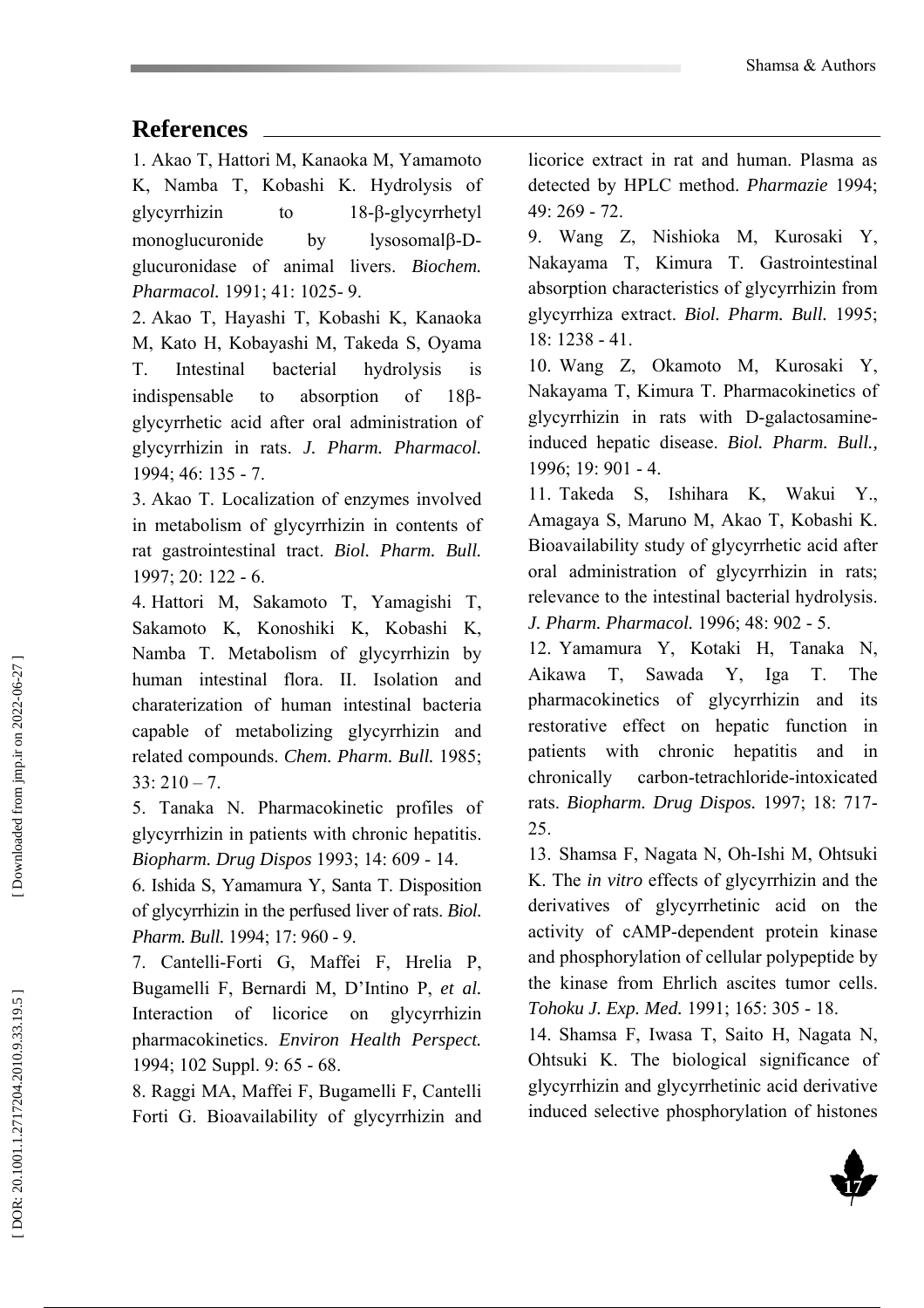H2A and H2B by A-kinase *in vitro*. *Tohoku J. Exp. Med.* 1994; 172: 123 - 32.

15. Abe Y, Shimoyama Y, Munakata H, Ito J, Nagata N, Ohtsuki K. Characterization of an apoptosis-inducing factor in *Habu* snake venom as a glycyrrhizin (GL)-binding protein potently inhibited by GL *in vitro*. *Biol. Pharm. Bull.* 1998; 21: 924 - 7.

16. Furuya T, Yamagata S, Shimoyama Y, Fujihara M, Morishima N, Ohtsuki K. Biochemical characterization of glycyrrhizin as an effective inhibitor for hyaluronidases from bovine testis. *Biol. Pharm. Bull.* 1997; 20: 973 - 7.

17. Shimoyama Y, Ohtaka H, Nagata N, Ohtsuki K. physiological correlation between glycyrrhizin, glycyrrhizin-binding lipoxygenase and casein kinase II. *FEBS Lett.* 1996; 12: 238 - 42.

18. Haneda E, Furuya T, Asai S, Morikawa Y, Ohtsuki K. Biochemical characterization of casein kinase II as a protein kinase responsible for stimulation of HIV-1 protease *in vitro*. *Biolchem. Biophys. Res. Commun.* 2000; 275: 434 - 9.

19. Harada S, Maekawa T, Haneda E, Morikawa Y, Nagata N, Ohtsuki K. Biochemical characterization of recombinant HIV-1 reverse transcriptase (rRT) as a glycyrrhizin-binding protein and the CKIImediated stimulation of rRT activity potently inhibited by glycyrrhetinic acid derivative. *Biol. Pharm. Bull.* 1998; 21: 1282 - 5.

20. Ohtsuki K, Abe Y, Shimoyama Y, Furuya T, Munakata H, Takasaki C. Separation of phospholipase A2 in *Habu* snake venom by glycyrrhizin-affinity column chromatography and identification of a GL-sensitive enzyme. *Biol. Pharm. Bull.* 1998; 21: 574 - 8.

21. Hattori T, Ikematsu S, Koito A, Matsushita S, Maeda Y. Preliminary evidence for inhibitory effect of glycyrrhizin on HIV replication patients with AIDS. *Antiviral Res.* 1989; 11: 255 - 62.

22. Crance JM, Biziagos E, Passagot J, Van Cuyck-Gandre, Deloince R. Inhibition of hepatitis A virus replication *in vitro* by antiviral compounds. *J. Med. Virol.,* 1990; 31: 155 - 60.

23. Crance JM, Leveque F, Biziagos E. Studies on mechanism of action of glycyrrhizin against hepatitis A virus replication *in vitro*. *Antiviral Res.* 1994; 23: 63 - 76.

24. Takahara T. Effects of glycyrrhizin on hepatitis B surface antigen: a biochemical and morphological study. *J. Hepatol.* 1994; 21: 601 - 9.

25. Da Nagao Y. Effectiveness of glycyrrhizin for oral lichen planus in patients with chronic HCV infection. *J. Gastroenterol.,*  1996; 31: 691 - 5.

26. Arase Y. The long term efficacy of glycyrrhizin in chronic hepatitis C patients. *Cancer* 1997; 15: 1494 - 500.

27. Numazaki K. Effect of glycyrrhizin in children with liver dysfunction associated with cytomegalovirus infection. *Tohoku J. Exp. Med.* 1994; 172: 147 - 53.

28. Agarwal R. Inhibition of mouse skin tumor-initiating activity of DMBA by chronic oral feeding of glycyrrhizin in drinking water. *Nutr. Cancer* 1991; 15: 187 - 93.

29. Suzuki F. Stimulation of host resistance against tumors by glycyrrhizin, an active component of licorice roots. *In Vivo* 1992; 6: 589 - 96.

30. Shiota G, Harada K, Ishida M, Tomie Y,

Downloaded from jmp.ir on 2022-06-27

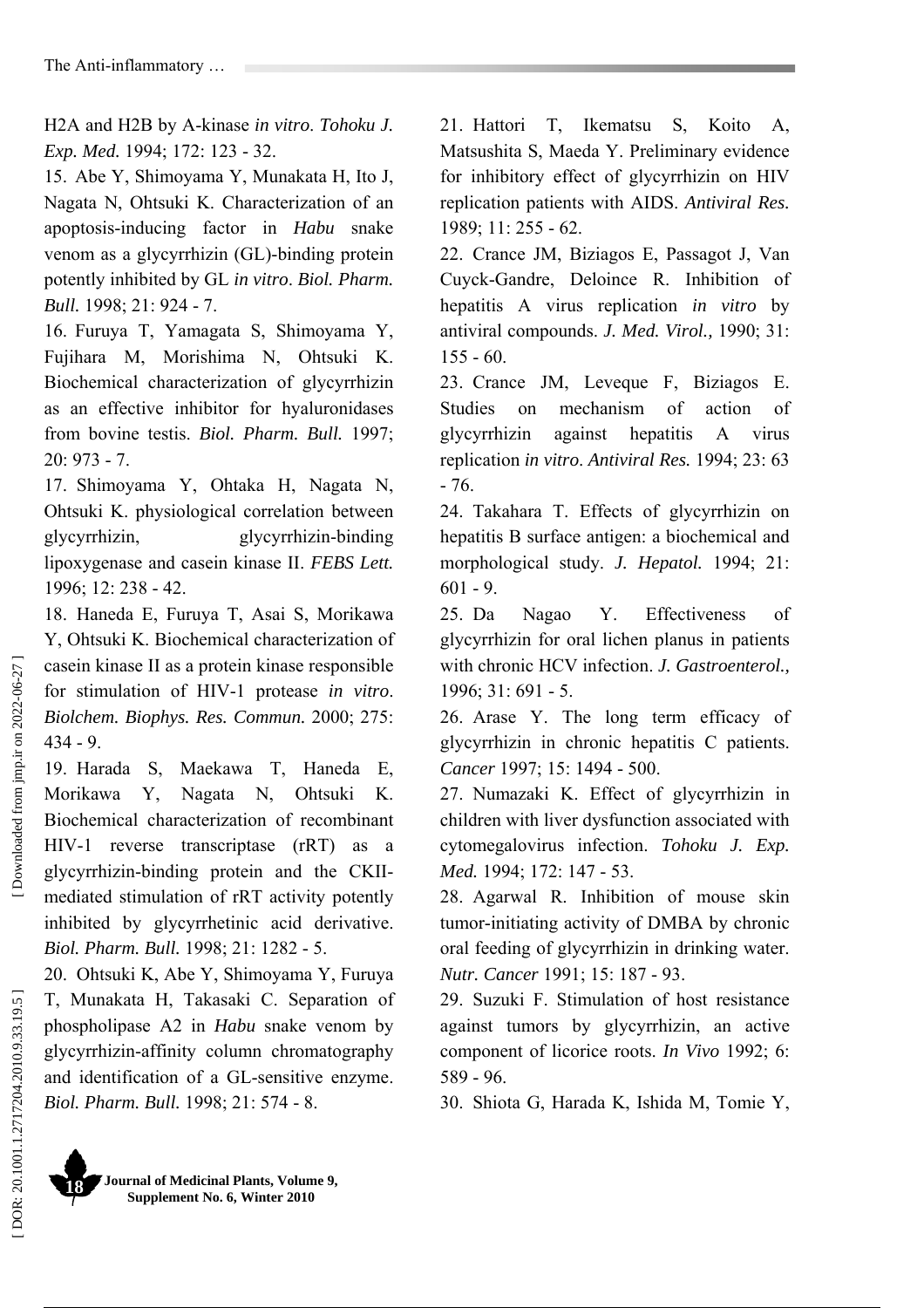Okubo M, Katayama S. Inhibition of hepatocellular carcinoma by glycyrrhizin in diethyl nitrosamine treated mice. *Carcinogenesis* 1999; 20: 59 - 63.

31. Patrick L. Hepatitis C: Epidemiology and review of complementary/alternative medicine treatments. *Altern. Med. Rev.,* 1999; 4: 220 - 38.

32. Kumagai A, Yano S, Otomo M, *et al.* Study on the corticord-like action of glycyrrhizin and mechanism of its action. *Endocrinol. Jpn.* 1957; 4: 17 – 27.

33. Stwart PW, Wallace AM, Valentino R. *et al.* Mineralocorticoid activity of liquorice: 11 β-hydroxysteroid dehydrogenase defficiency comes of age. *Lancent* 1987; 2:  $281 - 4$ 

34. Kageyama Y. Renin-dependency of glycyrrhizin-induced pseudoaldosteronism. *Endocrinol Jpn.* 1991; 38: 103 - 8.

35. Kageyama Y, Suzuki H. Saruta T. Glycyrrhizin induces mineralocorticoid activity through alterations in cortisol metabolism in the human kidney. *J. Endocrinol.* 1992; 135: 147 - 52.

36. Finney RSH, Somers GD. The antiinflammatory activity of glycyrrhetinic acid and derivatives. *J. Pharmacol. (London),* 1959; 10: 613 - 20.

37. Nasyrov KM, Lazareva DN. Antiinflammatory activity of glycyrrhizic acid derivatives. *Farmakol. Toksikol.* 1980; 43: 399 - 404.

38. Ohuchi K, Kamada Y, Levine L, Tsurufuji S. Glycyrrhizin inhibits prostaglandin E2 production by activated peritoneal macrophages from rats. *Prostaglandins Med.* 1981; 7: 457 - 63.

39. Zhang HQ, Liu F, Sun B, Li GH. Anti-

allergic action of glycyrrhizin. *Chung Kuo Yao Li Hsueh Pao.* 1986; 7: 175 - 177 (in Chinese).

40. Pompei R, Flore O, Marccialis MA, Pani A, Loddo B. Glycyrrhizic acid inhibits virus growth and inactivates virus particles. *Nature,* 1979; 281: 689 - 90.

41. Abe N, Ebina T, Ishida N. Interferon induction by glycyrrhizin and glycyrrhitinic acid in mice. *Microbiol. Immunnol.* 1982; 26: 535 - 9.

42. Ito K, Kumagai K. Augmentation of NK cell activity by several anti-inflmmatory agents. *Excerpta Med.* 1983; 641: 460 - 64.

43. Kimura M, Watanabe H, Abo T. Selective activation of extrathymic T cells in the liver by glycyrrhizin. *Biotheraphy* 1992; 5: 167 - 76.

44. Nakajima N, Utsunomiya T, Kobayashi M, Herndon DN, Pollard RB, Suzuki F. *In vitro* induction of anti-type 2 T cells by glycyrrhizin. *Burns* 1996; 22: 612 - 7.

45. Dai JH, Iwatani Y, Ishida T, Terunuma H, Kasai H, Iwakula Y, Fujiwara H, Ito M. Glycyrrhizin enhances interleukin-12 production in peritoneal macrophages. *Immunol*. 2001; 103: 235 - 43.

46. Utsunomiya T, Kobayashi M, Ito M, Herndon DN, Pollard RB, Suzuki F. Glycyrrhizin restores the impaired IL-12 production in thermally injured mice. *Cytokine* 2001; 14: 49 - 55.

47. Suzuki F, Kobayashi M, Utsunomiya T, Sasaki H, Pollard RB. The induction of β -chemokines by glycyrrhizin, an active component of licorice roots, in cultures of peripheral blood mononuclear cells. *J. Allergy Clin. Immunol.* 2000; 105: S113.

48. Ulmann A, Menard J, Corvol P. Binding

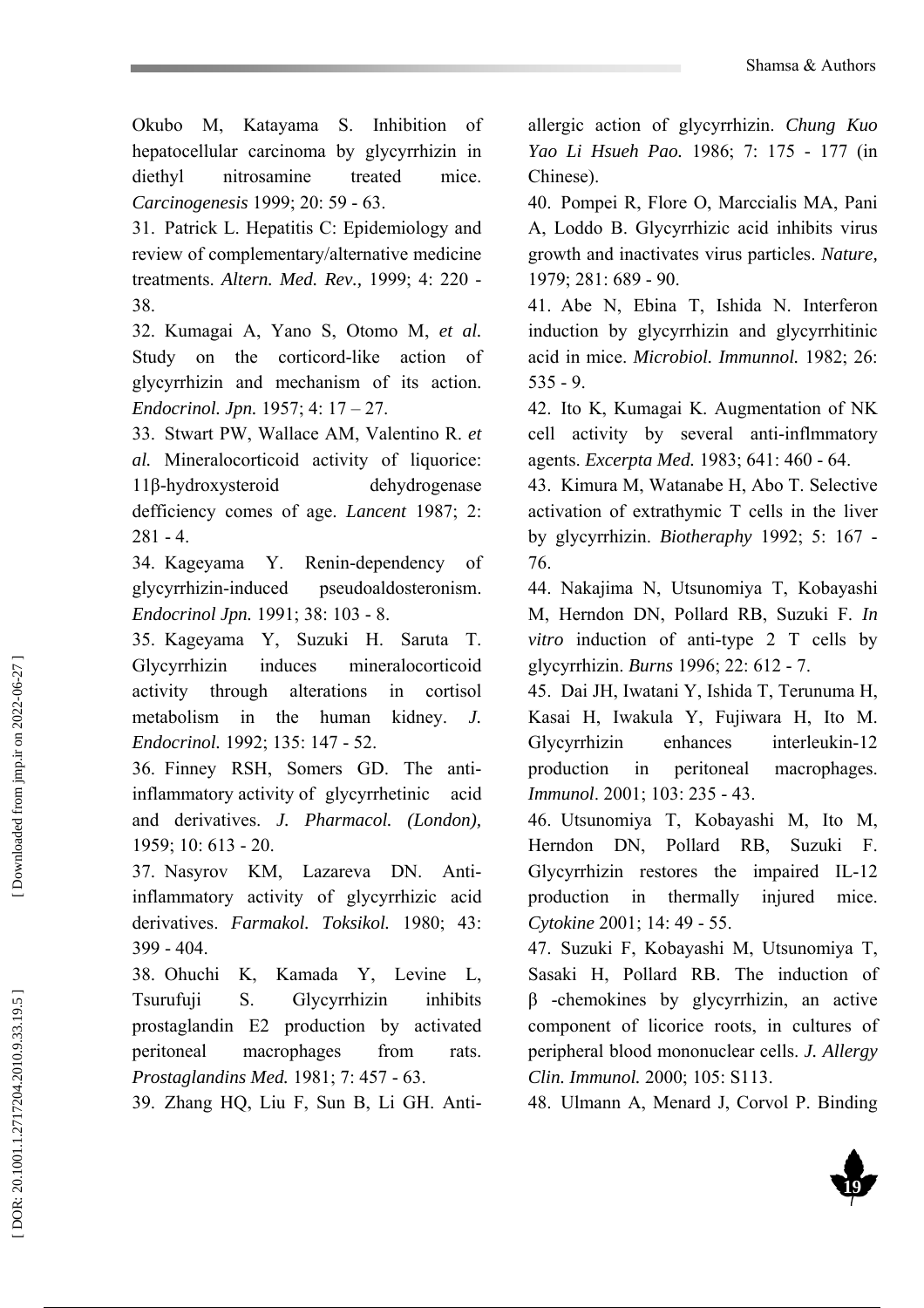of glycyrrhetinic acid to kidney mineralcorticoid and glucocorticoid receptor. *Endocrinol.* 1975; 97: 46 - 51.

49. Shiki Y, Ishikawa Y, Shirai K, Saito Y, Yoshida S. Effect of glycyrrhizin on lysosomes labilization by phosphorylase A2. *Amer. J. Chi. Med.* 1986; 14: 131 - 7.

50. Su XS, Chen HM, Wang LH, Jiang CF, Liu JH. Clinical and laboratory observation on the effect of glycyrrhizin in acute and chronic viral hepatitis. *J. Tradit. Chin. Med.* 1984; 4: 127 - 32.

51. Baba M, Shigita S. Antiviral activity of glycyrrhizin against varicella-zoster virus in vitro. *Antimicrob. Agents Chemother.* 1987;  $25: 515 - 7.$ 

52. Ito M, Nakanishi H, Baba M, Pauwels R, Clercq E, Shigeta S, Yamamoto N. Inhibitory effect of glycyrrhizin on the *in vitro* infectivity and cytopatheic activity of human immunodeficiency virus [HIV (HTLV-III/LAV)]. *Antiviral Res.* 1987; 7: 127 - 37.

53. Hirabayashi K, Iwata S, Matsumoto H, Mori T, Shibata S, Baba M, Ito M, *et al.* Antiviral activities of glycyrrhizin and its modified compounds against human immunodeficiency virus type 1 (HIV-1) and herpes simplex virus type 1 (HSV-1) *in vitro. Chem. Pharm. Bull.* 1991; 39: 112 - 5.

54. Mori K, Sakai H, Suzuki S, Akutsu Y, Ishikawa M, Imaizumi M, *et al.* Effects of glycyrrhizin (SNMC: Stronger Neo-Minophagen C) in hemophilia patients with HIV-1 infection. *Tohoku J. Exp. Med.* 1990; 162: 183 - 93.

55. Van Rossum TGJ, Voulto AG, De Man RA, Brouwer JT, Schalm SW. Glycyrrhizin as a potential treatment for chronic hepatitis C. *Aliment. Pharmacol. Ther.* 1998; 12: 199 -



205 (review).

56. Miyamura M, Ono M, Kyotani S, Nishioka Y. Properties of glycyrrhizin in Kampo extracts including licorice root and changes in the blood concentration of GA after oral administration of Kampo extracts. *Yakugaku Zasshi* 1996; 116: 209 - 16.

57. Yamamura Y, Santa T, Kotaki H, Uchino K, Sawada Y, Iga T. Administration-route dependency of absorption of glycyrrhizin in rats: intraperitoneal administration dramatically enhanced bioavailability. *Biol. Pharm. Bull.* 1995; 18: 337 - 41.

58. Ploeger B, Mensinga T, Sips A, Seinen W, Meulenbelt J, DeJongh J. The pharmacokinetics of glycyrrhizic acid evaluated by physiologically based pharmacokinetics modeling. *Drug. Metab. Rev.* 2001; 33: 125 - 47.

59. Imai T, Sakai M, Ohtake H, Azuma H, Otagiri M. *In vitro* and *in vivo* evaluation of the enhancing activity of glycyrrhizin on the intestinal absorption of drugs. *Pharm. Res.* 1999; 16: 80 - 6.

60. Tanaka M, Kuwahara E, Takahashi M, Koyama O, Takahashi N, Yotsunyanagi T. Enhanced rectal absorption of amphotericin B lyophilized with glycyrrhizinate in rabbits. *Biol. Pharm. Bull.* 1998; 21: 853 - 7.

61. Chen MF, Shimada F, Kato H, Yano S, Kanaoka M. Effect of oral administration of glycyrrhizin on the pharmacokinetics of prednisolone. *Endocrinol. Jpn.,* 1991; 38: 167 - 74.

62. Ishiwata S, Nakashita K, Niizeki M, Suzuki N, Kaneko S, Tomioka Y, Hishinuma T, Mizugaki M. Determination of serum concentrations of glycyrrhizin in humans by semi-micro high-performance liquid

DOR: 20.1001.1.2717204.2010.9.33.19.5]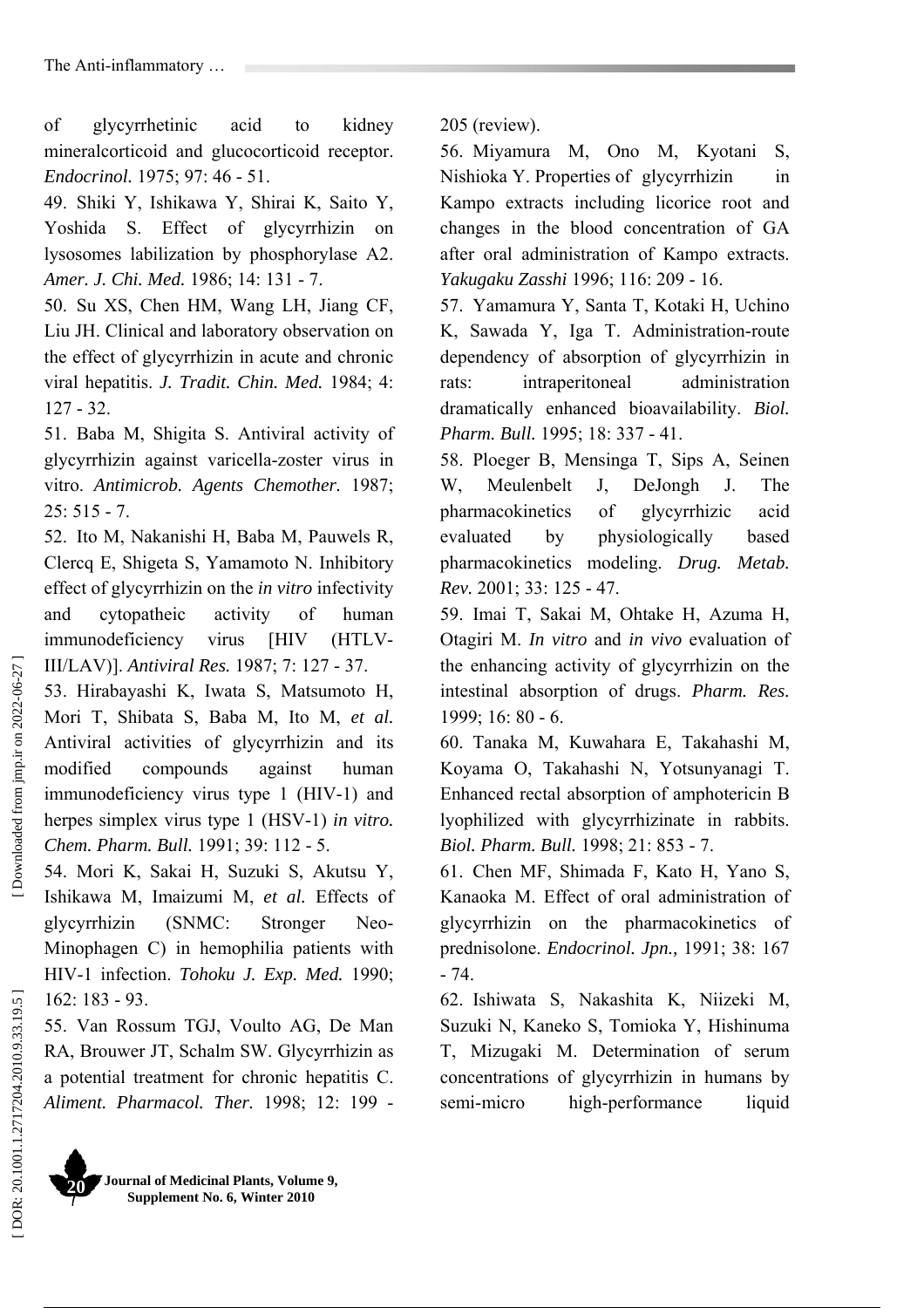chromatography after administration of a therapeutic dose. *Biol Pharm Bull.* 2000; 23: 904 - 5.

63. Shan S, Tanaka H, Shoyama Y. Enzymelinked immunosorbent assay for glycyrrhizin using anti-glycyrrhizin monoclonal antibody and an eastern blotting technique for glucuronides of glycyrrhetic acid. *Anal. Chem.* 2001; 73: 5784 - 90.

64. Ishida S. Glycyrrhizin binding site on human serum albumin. *Chem. Pharm. Bull.*, 1992; 40: 275 - 8.

65. Sakamoto R, Okano M, Takena H, Ohtsuki K. Inhibitory effect of glycyrrhizin on phosphorylation and DNA-binding abilities of high mobility group proteins 1 and 2 *in vitro*. *Biol. Pharm. Bull.* 2001; 24: 906 - 11.

66. Ohtsuki K, Oh-Ishi N, Nagata N. The stimulatory and inhibitory effects of glycyrrhizin and a glycyrrhetinic acid derivative on phosphorylation of lipcortin by A-kinase *in vitro*. *Biolchem. Internal.* 1992; 28: 1045 - 53.

67. Ohtsuki K, Ishida N. Inhibitory effect of glycyrrhizin on polypeptide phosphorylation by polypeptide-depedent protein kinase (kinase P) *in vitro*. *Biolchem. Biophys. Res. Commun.* 1988; 157: 597 - 604.

68. Ishikawa A, Kanamaru R, Kakui A, Kanno S, Ohtsuki K. Characterization of glycyrrhizin-binding protein kinase from the crude membrane fraction of rat liver. *Biolchem. Biophys. Res. Commun.* 1990; 167: 876 - 82.

69. Ohtsuki K, Oh-Ishi M, Karino A, Kanekatsu M, Shamsa F. Purification and characterization of a 100 kDa glycyrrhizinbinding protein (gb100) as an effective phosphate acceptor for CK-II the effect of GL on the phosphorylation of gb100 by CK-II *in vitro*. *Biolchem. Biophys. Res. Commun.* 1994; 198: 1090 - 8.

70. Harada S, Karino A, Shimoyama Y, Shamsa F, Ohtsuki K. Identification of glycyrrhizin-binding protein kinase as casein kinase II and characterization of its associated phosphate acceptors in mouse liver. *Biochem. Biophys. Res. Commun.* 1996; 227: 102 - 9.

71. Hatomi M, Tanigawa K, Fujihara M, Ito J, Yanahira S, Ohtsuki K. Characterization of bovine and human lactoferrins as glycyrrhizinbinding proteins and their phosphorylation *in vitro* by CK-II. *Biol. Pharm. Bull.* 2000; 23: 1167 - 72.

72. Shimoyama Y, Sakamoto R, Akaboshi T, Tanaka M, Ohtsuki K. Characterization of secretory type IIA phospholipase A2 (sPLA2- IIA) as a glycyrrhizin-binding protein and the GL-induced inhibition of the CK-II- mediated stimulation of sPLA2-IIA activity *in vitro*. *Biol. Pharm. Bull.* 2001; 24: 1004 - 8.

73. Tanigawa K, Fujihara M, Furuya T, Shimoyama Y, Morishima N, Ohtsuki K. Biochemical characterization of bovine lactoferrin as glycyrrhizin-binding protein *in vitro*. *Biol. Pharm. Bull.* 2000; 23: 438 - 42.

74. Tanigawa K, Fujihara M, Sakamoto R, Yanahira S, Ohtsuki K. Characterization of bovine angiogenein-1 and lactogenin-like protein as glycyrrhizin-binding proteins and their *in vitro* phosphorylation by C-kinase. *Biol. Phram. Bull.* 2001; 24: 443 - 7.

75. Kawakami F, Shimoyama Y, Ohtsuki K. Characterization of complement C3 as a glycyrrhizin-binding protein and the phosphorylation of C3a by CK-2, which is potently inhibited by GL and GA *in vitro*. *J. Biochem.* 2003; 133: 231 - 7.

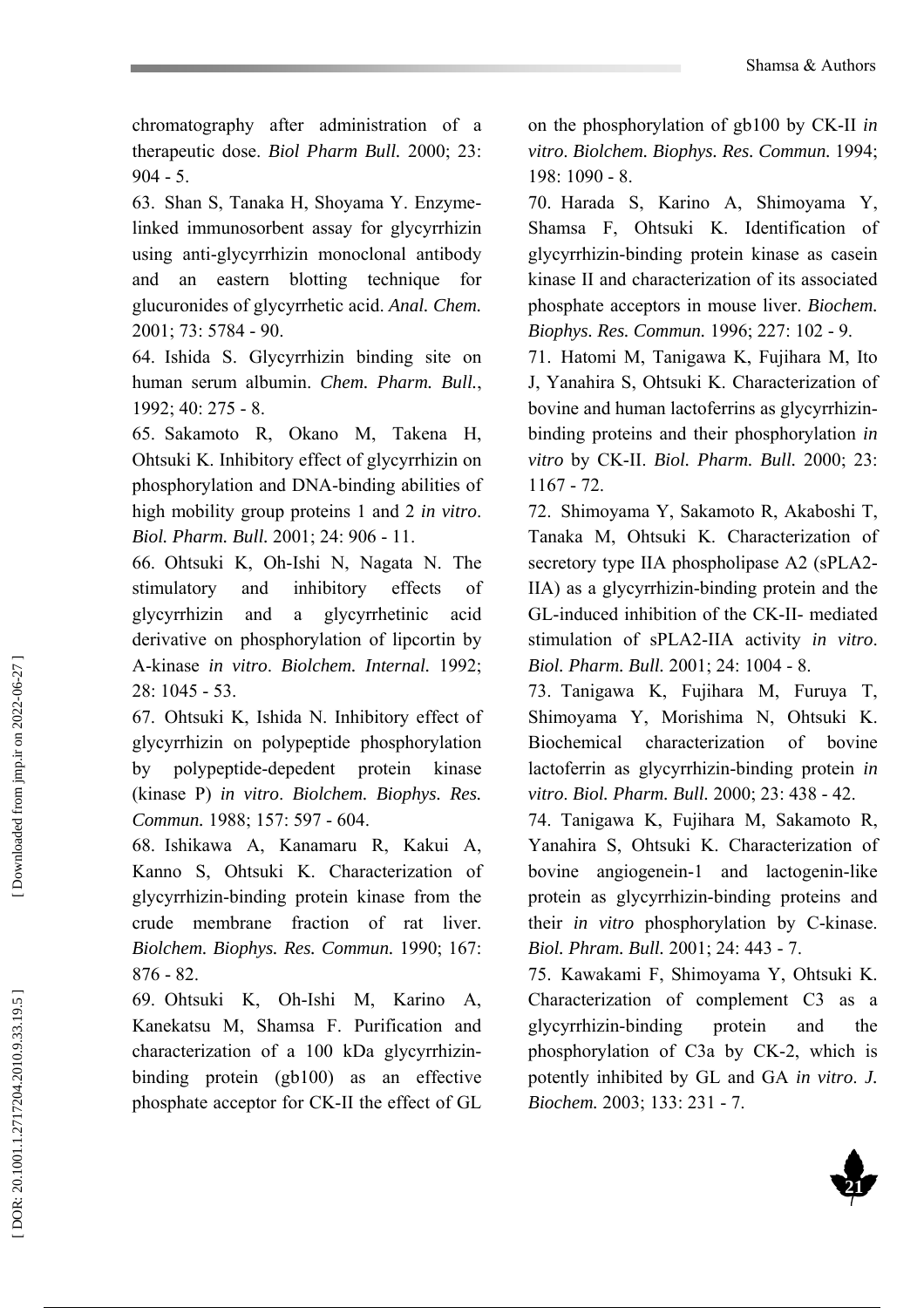76. Lampi G, Deidda D, Pinza M, Pompei R. Enhancement of anti-herpetic activity of glycyrrhizic acid by physiological proteins.*Antivir. Chem. Chemother.* 2001; 12: 125 - 31.

77. Maekawa T, Kosuge S, Sakamoto S, Funayama S, Komiyama K, Ohtsuki K. Biochemical characterization of 60S acidic ribosomal P proteins associated with CK-II from bamboo shoots and potent inhibitors of their phosphorylation *in vitro*. *Biol. Pharm. Bull.* 1999; 22: 667 - 73.

78. Francischetti IM, Monteiro RQ, Guimaraes JA. Identification of glycyrrhizin as a thrombin inhibitor. *Biochem. Biophys. Res. Commun.* 1997; 235: 259 - 63.

79. Akamatsu H, Komura J, Asada Y, Niwa Y. Mechanism of anti-inflammatory action of glycyrrhizin: effect on neutrophil functions including reactive oxygen species generation. *Planta Med.* 1991; 57: 119 - 21.

80. Nose M, Ito M, Kamimura K, Shimizu M, Ogihara Y. A comparison of the antihepatotoxic activity between glycyrrhizin and glycyrrhetinic acid. *Planta Med.* 1994; 60: 136 - 9.

81. Nagai T, Egashira T, Yamanaka Y, Kohno M. The protective effect of glycyrrhizin against injury of the liver caused by ischemia-reperfusion. *Arch. Environ. Contam. Toxicol.* 1991; 20: 432 - 6.

82. Shiki Y, Shirai K, Saito Y, Yoshida S, Mori Y, Wakashin M. Effect of glycyrrhizin on lysis of hepatocyte membranes induced by anti-liver cell membrane antibody. *J. Gastroenterol. Hepatol.* 1992; 7: 12 - 16.

83. Park EJ. Antifibrotic effects of a polysaccharide extracted from Ganoderma lucidum, glycyrrhizin, and pentoxifylline in rats with cirrhosis induced by biliary obstruction. *Biol. Pharm. Bull.* 1997; 20: 417 - 20.

84. Yoshikawa M, Matsui Y, Kawamoto H, Umemoto N, Oku K, Koizumi M. Effects of glycyrrhizin on immune-mediated cytotoxicity. *J. Gastroenterol. Hepatol.* 1997; 12: 243 - 8.

85. Tischfield JA. A reassessment of the low molecular weight phospholipase A2 gene family in mammals. *J. Biol. Chem.* 1997; 272: 17247-17250.

86. Ohtsuki K, Nakamura S, Shimoyama Y, Shibata D, Munakata H, Yoshiki Y, Okubo K. A 96-kDa glycyrrhizin-binding protein (gp96) from soybeans acts as a substrate for casein kinase II, is highly related to lipoxygenase 3. *J. Biochem.* 1995; 118: 1145 - 50.

87. Okimasu E, Moromizato Y, Watanabe S, Sasaki J, Shiraishi N, Morimoto YM, Miyahara M, Utsumi K. Inhibition of Phospholipase A2 and platelet aggregation by glycyrrhizin. *Acta Med. Okayama* 1983; 37: 385 - 91.

88. Kimura M, Kimura I, Kimura M. Decreasing effects by glycyrrhizin and paeoniflorin on intracellular Ca2+-aequorin luminescence transients with or without caffiene in directly stimulated-diaphragm muscle of mouse. *Jpn. J. Pharmacol.* 1985; 39: 387 - 90.

89. Quadroni M, James P, Carafoli E. Isolation of phosphorylated calmodulin from rat liver and identification of the *in vivo*  phosphorylation sites. *J. Biol. Chem.* 1994;  $269 \cdot 16116 - 22$ 

90. Samuelsson B. Leukotrienes: mediators of immediate hypersensitivity reactions and inflammation. *Sci.* 1983; 220: 568 - 75.

91. Needleman P, Turk J, Jackschik BA,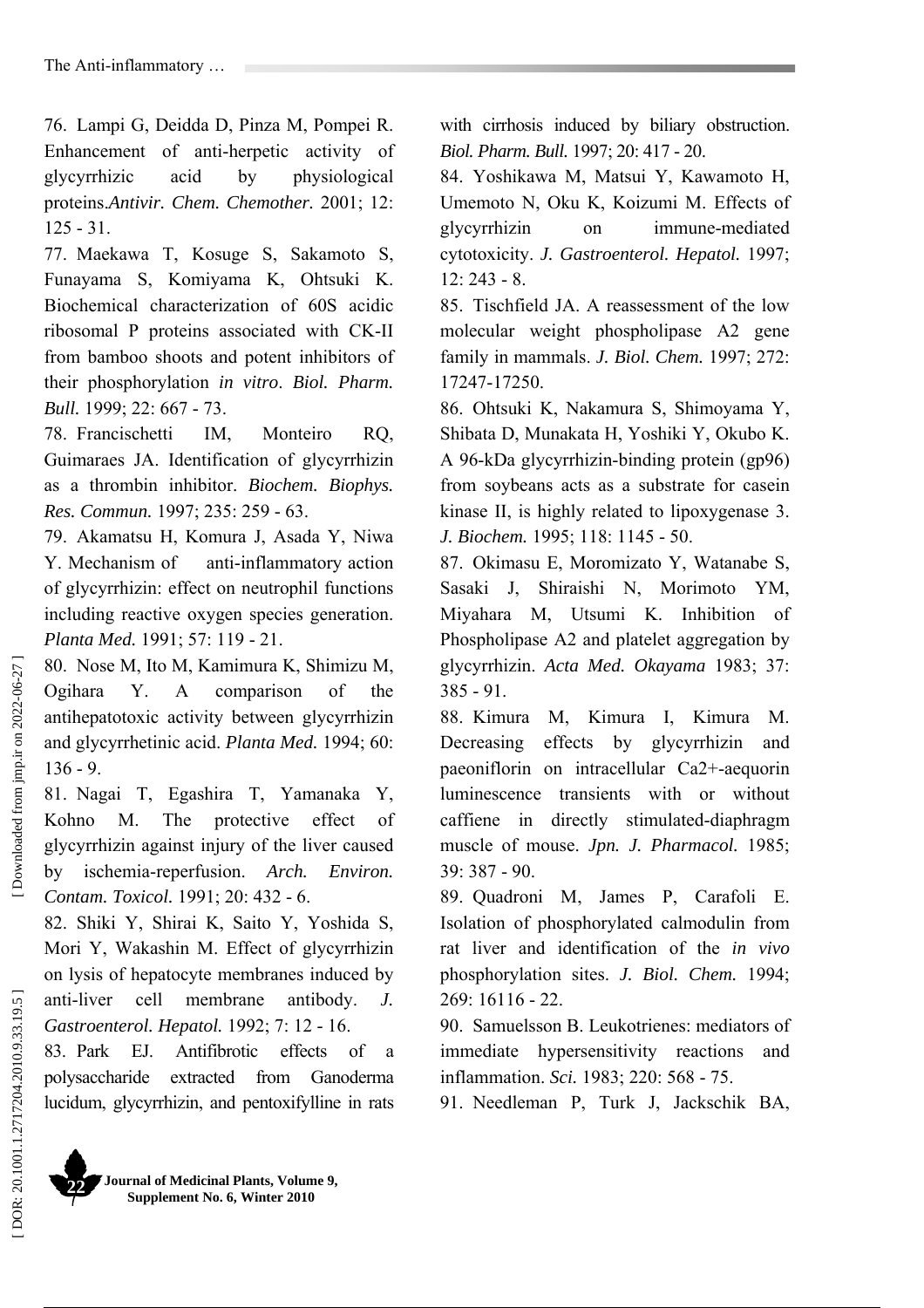Morrison AR, Lefkowith JB. Arachidonic acid metabolism. *Annu. Rev. Biochem.* 1986; 55: 69 - 102.

92. Samuelsson B, Dahlen SE, Lindgren JA, Rouzer CA, Sarhan CN. Leukotrienes and Lipoxins: structures, biosynthesis, and biological effects. *Sci.* 1987; 237: 1171 - 6.

93. Sigal E. The molecular biology of mammalian arachidonic acid metabolism. *Am. J. Physio.* 1991; 260: L13 - L28.

94. Allende JE, Allende CC. Protein kinase 4. protein kinase CK2: an enzyme with multiple substrates and a puzzling regulation. *FASEB. J.* 1995; 9: 313 - 323.

95. Koike T, Ohtsuki K. Purification and characterization of a 400 kDa nonhistone chromatin protein that serves as an effective phosphate acceptor for casein kinase II from Ehrlich ascites tumor cells. *J. Biolchem.* 1988; 103: 928 - 37.

96. Ohtsuki K, Matasumoto M, Saito H, Kato T. Characterization of casein kinas II, and of p98 as one of its effective phosphate acceptors in sea urchin eggs. *J. Biolchem.* 1993; 113: 334 - 42.

97. Ohtsuki K, Nishikawa Y, Saito H, Munakata H, Kato T. DNA-binding sperm proteins with oligo-arginine clusters functions as potent activators for egg CK-II. *FEBS Lett.,* 1996; 378: 115 - 20.

98. Gross SD, Anderson RA. Casein kinase I: spatial organization and positioning of a multifunctional protein kinase family. *Cell Signal* 1998; 10: 699 - 711.

99. Karino A, Okano M, Hatomi M, Nakamura T, Ohtsuki K. Biochemical characterization of a casein kinase I-like actin kinase responsible for the actin-induced suppression of CK-II activity *in vitro*.

*Biochem. Biophys. Acta.* 1999; 1472: 603 - 16. 100. Okano M, Kano S, Munakata H, Ohtsuki K. Biochemical characterization of cholesterol-3-sulfate as the sole effector for the phosphorylation of HMG1 by CK-I *in vitro*. *Biolchem. Biophys. Res. Commun.,* 2001; 281: 1325 - 30.

101. Tamura Y, Nishikawa T, Yamada K. Effect of glycyrrhetinic acid and its derivatives on A4-5a- and 5B-reductase in rat liver. *Arzneim-Forsh/Drug Res.* 1979; 29: 647 - 9.

102. Tanahashi T, Mune T, Morita H, Tanahashi H, Isomura Y, Suwa T, Daido H, Gomez-Sanchez CE, Yasuda K. Glycyrrhizic acid suppresses type 2 11 β-hydroxysteroid dehydrogenase expression *in vivo*. *J. Steroid Biochem. Mol. Biol.* 2002; 80: 441 - 7.

103. Kato H, Kanaoka M, Yano S, Kobayashi M. 3-Monoglucuronyl-glycyrrhetinic acid is a major metabolite that causes licorice-induced pseudoaldosteronism. *J. Clin. Endocrinol. Metab.* 1995; 80: 1929 - 33.

104. Shimoyama Y, Hirabayashi K, Matsumoto H, Sato T, Shibata S, Inoue H. Effects of glycyrrhetinic acid derivatives on hepatic and renal β-hydroxysteroid dehydrogenase activties in rats. *J. Phram. Pharm.* 2003; 55: 811 - 7.

105. Zhang YH, Isobe K, Nagase F, Lwin T, Kato M, Hamaguchi M. Glycyrrhizin as a promoter of the late signal transduction for interleukin-2 production by splenic lymphocytes. *Immunol.* 1993; 79: 528 - 34.

106. Zhang YH, Kato M, Isobe K, Hamaguchi M, Yokochi T, Nakashima I. Dissociated control by glycyrrhizin of proliferation and IL-2 production of murine thymocytes. *Cell Immunol.* 1995; 162: 97 - 104.

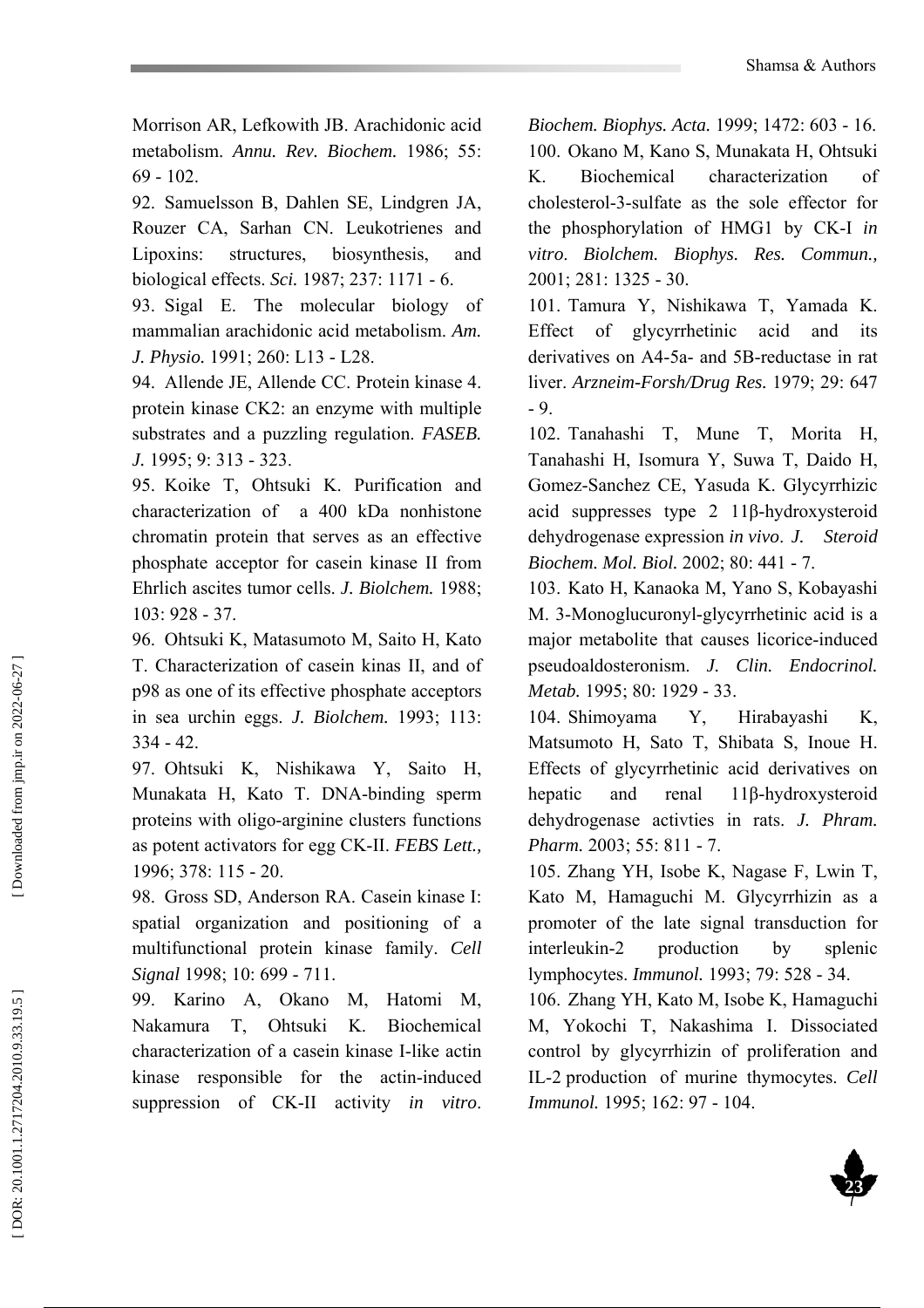107. Retzlaff C, Yamamoto Y, Okubo S, Hoffman PS, Friedman H, Klein TW. Legionella pneumophila heat-shock proteininduced increase of interleukin-1 mRNA involves protein kinase C signalling in macrophages. *Immunol.* 1996; 89: 281 - 8.

108. Bost KL, Mason MJ. Thapsigargin and cyclopiazonic acid initiate rapid and dramatic increase of IL-6 mRNA expression and IL-6 secretion in murine peritoneal macrophages. *J. Immunol.* 1995; 155: 285 - 96.

109. Ahamed A, Tsurumi S, Amakawa T. Triterpenoid saponins stimulate the sugar taste receptor cell through a G protein-mediated mechanism in the blowfly, *Phormia regina*. *J Insect Physiol.* 2002; 48: 367 - 4.

110. Hsiang CY, Lai IL, Chao DC, Ho TY. Differential regulation of activator protein 1 activity by glycyrrhizin. *Life Sci.* 2002; 70: 1643 - 56.

111. Wang H, Bloom O, Zhang M, *et al.*  HMG-1 as a late mediator of endotoxin lethality in mice. *Sci.* 1999; 285: 248 - 51.

112. Wang H, Vishnubhakat JM, Bloom O, Zhang M, Ombrellino M, Sama A, Tracey KJ. Proinflammatory cytokines (tumor necrosis factor and interleukin 1) stimulate release of high mobility group protein-1 by pituicytes. *Surgery*, 1999; 126: 389 - 92.

113. Badam L. *In vitro* antiviral activity of indigenous glycyrrhizin, licorice and glycyrrhizic acid on Japanese encephalitis virus. *J. Commun. Dis.* 29: 91 - 9.

114. Utsunomiya T, Kobayashi M, Pollard RB, Suzuki F. Glycyrrhizin, an active component of licorice roots, reduces morbidity and mortality of mice infected with lethal doses of influenza virus. *Antimicrob. Agents Chemother.* 1997; 41: 551 - 6.

115. Tandon A, Tandon BN, Bhujiwala RA. Clinical spectrum of acute sporadical hepatitis E and possible benefit of glycyrrhizin therapy. *Hepatol. Res.* 2002; 23: 55 - 61.

116. Watanbe H, Miyaji C, Makino M, Abo T. Therapeutic effects of glycyrrhizin in mice infected with LP-BM5 murine retrovirus and mechanisms involved in the prevention of disease progression. *Biotherapy* 1996; 9: 209 - 20.

117. Sasaki H, Takei M, Kobayashi M, Suzuki F. Effect of glycyrrhizin, an active component of licorice roots, on HIV replication in cultures of peripheral blood mononuclear cells from HIV-seropotive patients. *Phathobilog* 2002; 70: 229 - 36.

118. Crance JM, Scaramozzino N, Jouan A, Garin D. Interferon, riavirin, 6-azauridine and glycyrrhizin: anti-viral components active against pathogenic flaviviruses. *Antiviral Res.* 2003; 58: 73 - 9.

119. Cinatl J, Morgenstern B, Bauer G, Chandra P, Rabenau H, Doerr HW. Glycyrrhizin, an active compound of liquorice roots, and replication of SARS-associated coronavirus. *Lancent* 2003; 361: 2045 - 6.

120. Sato H, Goto W, Yamamura J, Kurokawa M, Kageyama S, Takahara T. Therapeutic basis of glycyrrhizin on chronic hepatitis B. *Antiviral Res.* 1996; 30: 171 - 7.

121. Numazaki K, Nagata N, Sato T, Chiba S. Effect of glycyrrhizin, cyclosporin A, and tumor necrosis factor-α on infection of U-937 and MRC-5 cells by human cytomegalovirus. *J. Leukoc. Biol.* 1994; 55: 24 - 8.

122. Utsunomiya T, Kobayashi M, Herndon DN, Pollard RB, Suzuki F. Glycyrrhizin improves the resistance of thermally injured mice to opportunistic infection of herpes

Downloaded from jmp.ir on 2022-06-27 ]

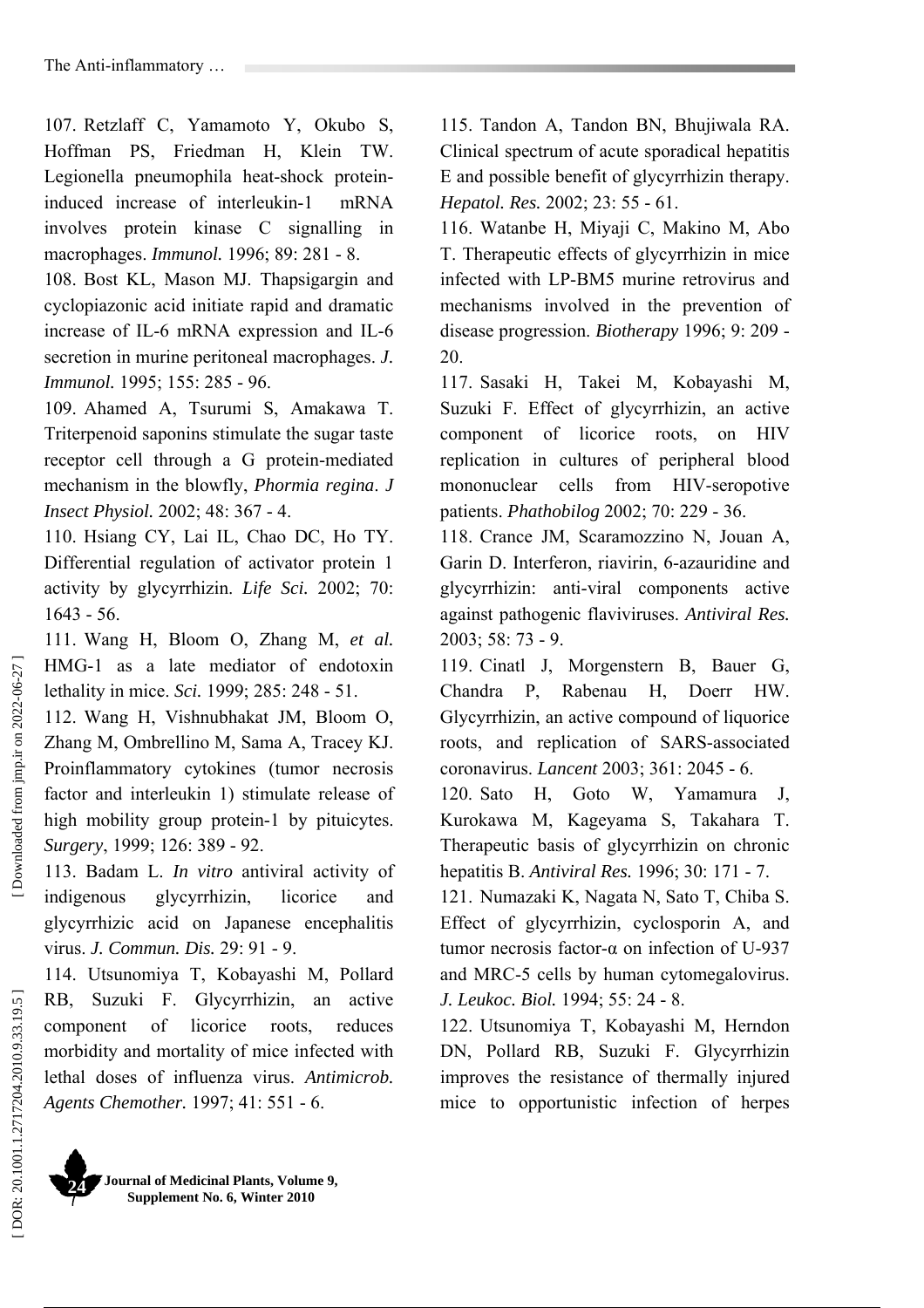simplex virus type 1. *Immunol. Lett.* 1995; 44: 59 - 66.

123. Teodoro JG, Halliday T, Whalen SG, Takayesu D, Graham FL, Branton PE. Phosphorylation at the carboxy terminus of the 55 kDa adenovirus type 5 E1B protein regulates transforming activity. *J. Virol.* 1994; 68: 776 - 86.

124. Massimi P, Pim D, Banks L. HPV-16 and adenovirus E1a complex formation with TATA box binding protein is enhanced by CK-II phosphorylation. *Onocogene* 1996; 12: 2325 - 30.

125. Schwemmle M, De B, Shi L, Banerjee A, Lipkin WI. Borna disease virus P-protein is phosphorylated by protein kinase C epsilon and casein kinase II. *J. Biol. Chem.* 1997; 272: 21818 - 23.

126. McShan GD, Wilson VG. Casein kinase II phosphorylates bovine papillomavirus type 1 E1 *in vitro* at a conserved motif. *J. Gen. Virol.* 1977; 78: 171 - 7.

127. Liu Z, Huntley CC, De BP, Das T, Banerjii AK, Oglesbee ML. Phosphorylation of canine distemper virus P protein by protein kinase C-zeta and casein kinase II. *Virology* 1997; 232: 198 - 206.

128. Grasser FA, Gottel S, Haiss P, Boldyreff B, Issinger OG, Mueller-Lantzsch N. Phosphorylation of the Epstein-Barr virus nuclear antigen 2. *Biochem. Biophys. Res. Commun.* 1992; 14: 1694 - 701.

129. Kolmann JL, Taylor N, Marshak DR, Miller G. Serine-173 of the Epstein-Barr virus ZEBRA protein is required for DNA-binding and is a target for CK-II phosphorylation. *Proc. Natl. Acad. Sci. U.S.A.* 1993; 90: 10115 - 9.

130. Cook ID, Shanahan F and Farrell PJ.

Epstein-Barr virus SM protein. *Virology* 1994; 15: 217 - 27.

131. Bogner E, Anheier B, Offner F, Smuda C, Reschke M, Eickmann M, Radsak K. Nuclear translocation of mutagenized forms of human cytomegalovirus glycoprotein B (gpUL55). *J. Gen.Virol.* 1997; 78: 11647 - 51. 132. Fish KN, Soderberg-Naucler C, Nelson JA. Steady-state plasma membrane expression of human cytomegalovirus gB is determined by the phosphorylation state of Ser 900. *J. Virol.* 1998; 72: 6657 - 64.

133. Coates K, Cooke SJ, Mann DA, Harris MPG. Protein kinase C-mediated phosphorylation of HIV-I Nef in human cell lines. *J. Biol. Chem.* 1997; 272: 12289 - 94.

134. Coates K, Harris M. The human immunodeficiency virus type 1 Nef protein functions as a protein kinase C substrate *in vitro*. *J. Gen. Virol.* 1995; 76: 837 - 44.

135. Vincent MJ, Abdul Jabbar M. The human immunodeficiency virus type 1 Vpu protein: a potential regulator of proteolysis and protein transport in the mammalian secretory pathway. *Virology* 1995; 213: 639 - 49.

136. Friborg J, Ladha A, Gottlinger H, Haseltine WA, Cohen EA. Functional analysis of the phosphorylation sites on the human immunodeficiency virus type 1 Vpu protein. *J. Acquir. Immune Defic. Syndr. Hum. Retrovirol.* 1995; 8: 10 - 22*.* 

137. Mazumder B, Barik S. Requirement of casein kinase II-mediated phosphorylation for the transcriptional activity of human respiratory syncytial viral phosphoprotein P: transdominant negative phenotype of phosphorylation-defective P mutants. *Virology* 1994; 205: 104 - 11.

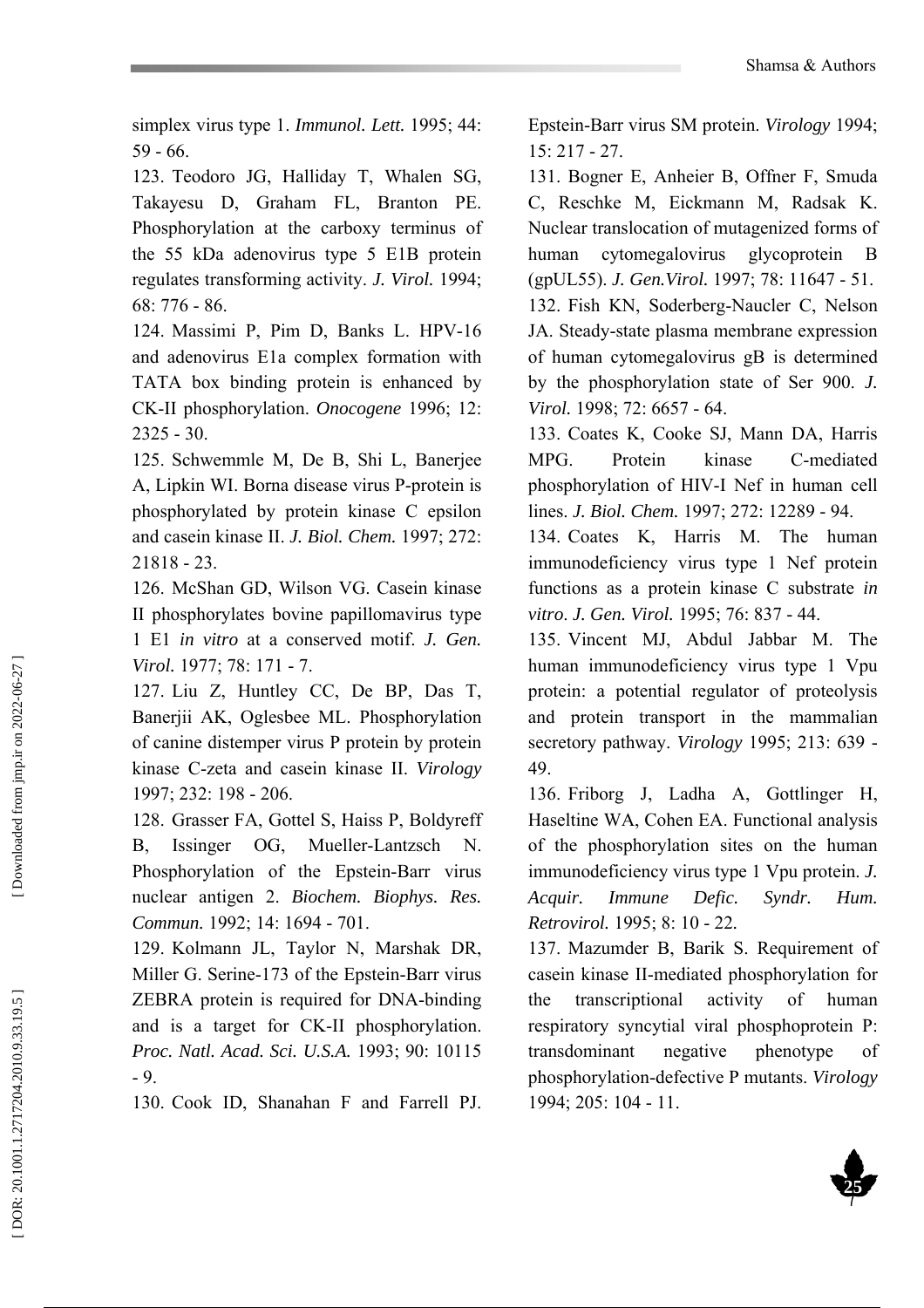138. Villanueva N, Navarro J, Mendez E, Garcia-Albert I. Identification of a protein kinase involved in the phosphorylation of the C-terminal region of human respiratory syncytial virus P protein. *J. Gen. Virol.* 1994;  $75.555 - 65$ 

139. Wadd S, Bryant H, Filhol O, Scott JE, Hsieh TY, Everett RD, Clements JB. The multifunctional herpes simplex virus IE63 protein interacts with heterogenous ribonucleoprotein K and with casein kinase 2. *J. Biol. Chem.* 1999; 274: 28991 - 8.

140. Zhi Y, Sandri-Goldin RM. Analysis of the phosphorylation sites of herpes simplex virus type 1 regulatory protein ICP27. *J. Virol.* 1999; 73: 3246 - 57.

141. Mitchell C, Blaho JA, Roizman B. Casein kinase II specifically nucleotidylylates *in vitro* the amino acid sequence of the protein encoded by the alpha 22 gene of herpes simplex virus 1. *Proc. Natl. Acad. Sci. U.S.A.* 1994; 91: 11864 - 8.

142. Morrison EE, Wang YF, Meredith DM. Phosphorylation of structural components promoters dissociation of the herpes simplex virus type 1 tegument. *J. Virol.* 1998; 72: 7108 - 14.

143. Das T, Schuster A, Schneider-Schaulies S. Baneriee AK. Involvement of cellular casein kinase II in the phosphorylation of measles virus P protein: identification of phosphorylation sites. *Virology* 1995; 211: 218 - 26.

144. Li M, Lyon MK, Garcea RL. *In vitro* phosphorylation of the polyomavirus major capsid protein VP1 on serine 66 by casein kinase II. *J. Biol. Chem.* 1995; 270: 26006 - 11.

145. Byrappa S, Pan YB, Gupta KC. Sendai

virus P protein is constitutively phosphorylated at serine 249: high phosphorylation potential of the P protein. *Virology* 1996; 216: 228 - 34.

146. Das T, Gupta AK, Sims PW, Gelfand CA, Jentoft JE, Banerjee AK. Role of cellular casein kinase II in the function of the phosphoprotein (P) subunit of RNA polymerase of vesicular stomatitis virus. *J. Biol. Chem.* 1995; 270: 24100 - 07.

147. Gotz C, Koenig MG, Issinger OG, Montenarh M. A casein-kinase-2-related protein kinase is tightly associated with the large T antigen of simian virus 40. *Eur. J. Biochem.* 1995; 233: 327 - 34.

148. Gupta AK, Das T, Banerjee AK. Casein kinase II is the P protein phosphorylating cellular kinase associated with the ribonucleoprtein complex of purified vesicular stomatitis virus. *J. Gen. Virol.* 1995; 76: 356 - 72.

149. Gao Y, Lenard J. Multimerization and transcriptional activation of the phosphoprotein (P) of vesicular stomatitis virus by casein kinase-II. *EMBO J.* 1995; 14: 1240 - 7.

150. Stevenson D, Xue M, Hay J, Ruyechan WT. Phosphorylation and nuclear localization of the varicella-zoster virus gene 63 protein. *J. Virol.* 1996; 70: 658 - 62.

151.Okuno T. Efficacy of interferon combined glycyrrhizin therapy in patients with interferon-resistant chronic hepatitis C. *Nippon Rinsho.* 1995; 53: 1022 - 5 (in Japanese).

152. Iino S, Tango T, Matsushima T, *et al.* Therapeutic effects of stronger-minophagen C at different doses on chronic hepatitis and liver cirrhosis. *Hepatol. Res.* 2001; 19: 31 -

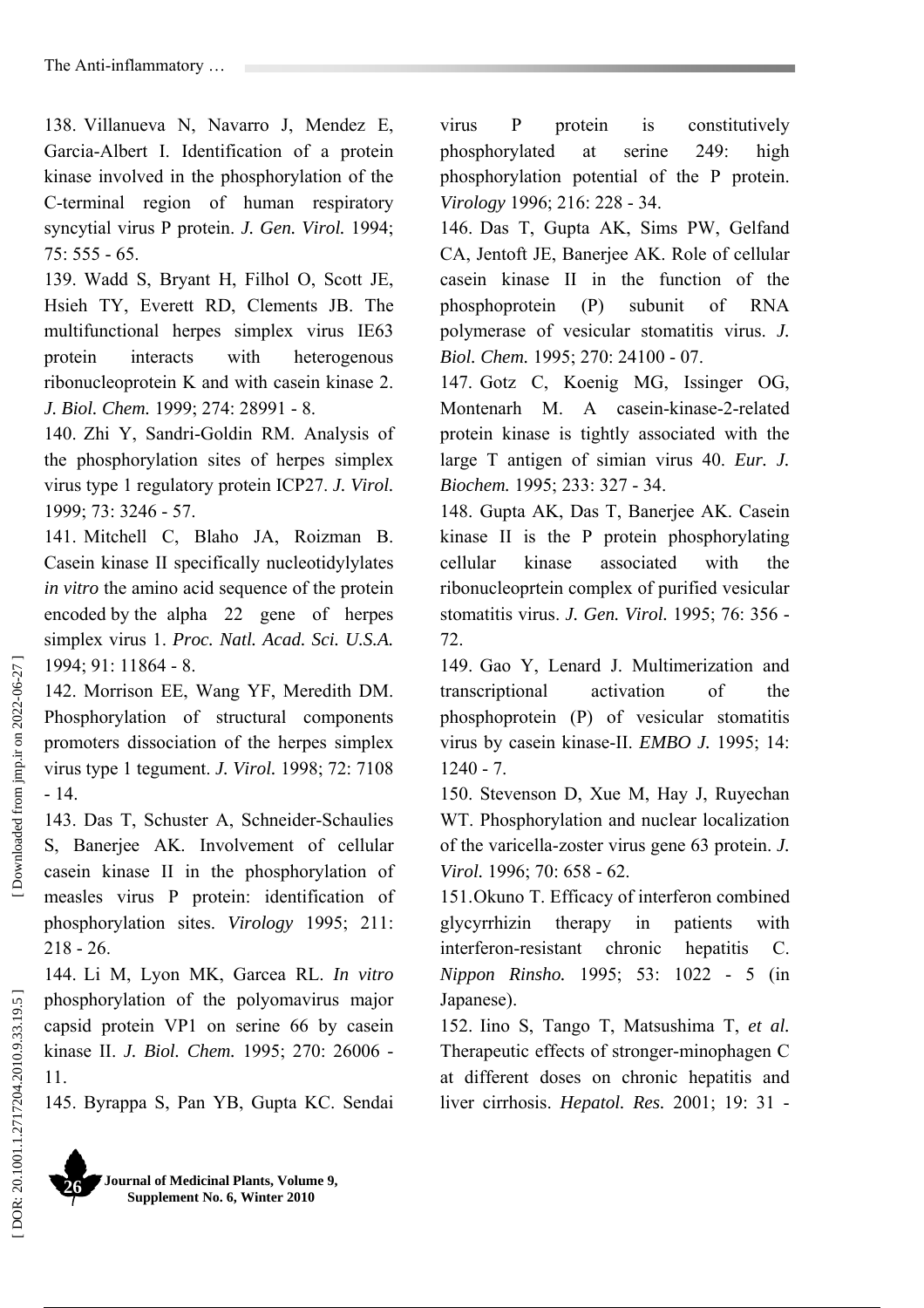40.

153. Mahmood S, Niiyama G, Kawanaka M. *et al.* Long term follow-up of a group of chronic hepatitis C patients treated with antiinflammatory drugs following initial interferon therapy. *Hepatol. Res.* 2002; 24: 213 - 9.

154. Fujioka T, Kondou T, Fukuhara A, Tounou S, Mine M, Mataki N, Hanada K, Ozaka M, Mitani K, Nakaya T, Iwai T, Miyakawa H. Efficany of a glycyrrhizin suppository for the treatment of chronic hepatitis C: a pilot study. *Hepatol. Res.,* 2003; 26: 10 - 14.

155. Van Rossum TG, Vulto AG, Fop WC, Schalm SW. Glycyrrhizin-induced reduction of ALT in European patients with chronic hepatitis C. *Am. J. Gastroenterol.* 2001; 96:  $2291 - 2$ 

156. Sasaki H, Takei M, Kobayashi M, Pollard RB, Suzuki F. Effect of glycyrrhizin, an active component of licorice roots, on HIV replication in cultures of peripheral blood mononuclear cells from HIV-seropositive patients. *Pathbiol.* 2002; 22: 229 - 36.

157. Zhang L, Wang B, K. Randomized clinical rial with two doses (100 and 40 ml) of stronger neominophagen C in chinease patients with chronic hepatitis B. *Hepatol. Res.* 2002; 24: 220 - 7.

158. Ito M, Sato A, Hirabayashi K, Tanabe F, Shigeta S, Baba M, Yamamoto N. Mechanism of inhibitory effect of glycyrrhizin on replication of HIV. *Antiviral Res.* 1988; 10: 289 - 98.

159. Ohtsuki K, Maekawa T, Harada S, Karino A, Morikawa Y, Ito M. Biochemical characterization of HIV-1 Rev as a potent activator of CK-II *in vitro*. *FEBS lett.* 1998; 428: 235 - 40.

160. Critchfield JW, Coligan JE, Folks TM, Butera ST. Casein kinase II is a selective target of HIV-1 transcriptional inhibitors. *Proc. Natl. Acad. Sci. USA* 1997; 94: 6110 - 5. 161. Sato H, Goto W, Yamamura J, Kurokawa M, Kageyama S, Takahara T. Therapeutic basis of glycyrrhizin on chronic hepatitis B. *Antiviral Res.* 1996; 30: 171 - 7.

162. Shinada M, Azuma M, Kawai H, Sazaki K, *et al.* Enhancement of interferoneproduction in glycyrrhizin-treated human peripheral lymphocytes in response to concanavalin A and to surface antigen of hepatitis B virus. *Proc. Soc. Exp. Biol. Med.*  1986; 181: 205 - 10.

163. Hayashi K, Hayashi R, Maruyama K, Yanigasawa N. Histopathologic and MRI findings in hypokalemic myopathy induced by glycyrrhizin. *Acta Neurol. Scand.* 1995; 92: 127 - 31.

164. Hayashi R. Myotonic and repetitive discharges in hypokalemic myopathy associated with glycyrrhizin-induced hypochloremia. *J. Neurol. Sci.* 1992; 107: 74 - 7.

165. Tanahashi T, Mune T, Morita H, Tanahashi H, Isomura Y, Suwa T, Daido H, Gomez-Sanchez CE, Yasuda K. Glycyrrhizic acid suppresses type 2 11 β-hydroxysteroid dehydrogenase expression *in vivo*. *J. Steroid Biochem. Mol. Biol.* 2002; 80: 441 - 7.

166. Oh C, Kim Y, Eun J, Yokoyama T, Kato M, Nakashima I. Induction of T lymphocyte apoptosis by treatment with glycyrrhizin. *Am. J. Chin. Med.* 1999; 27: 217 - 26.

167. Guyton KZ, Kensler TW. Prevention of liver cancer. *Curr. Oncol. Rep.* 2002; 4: 464 - 70 (Review).